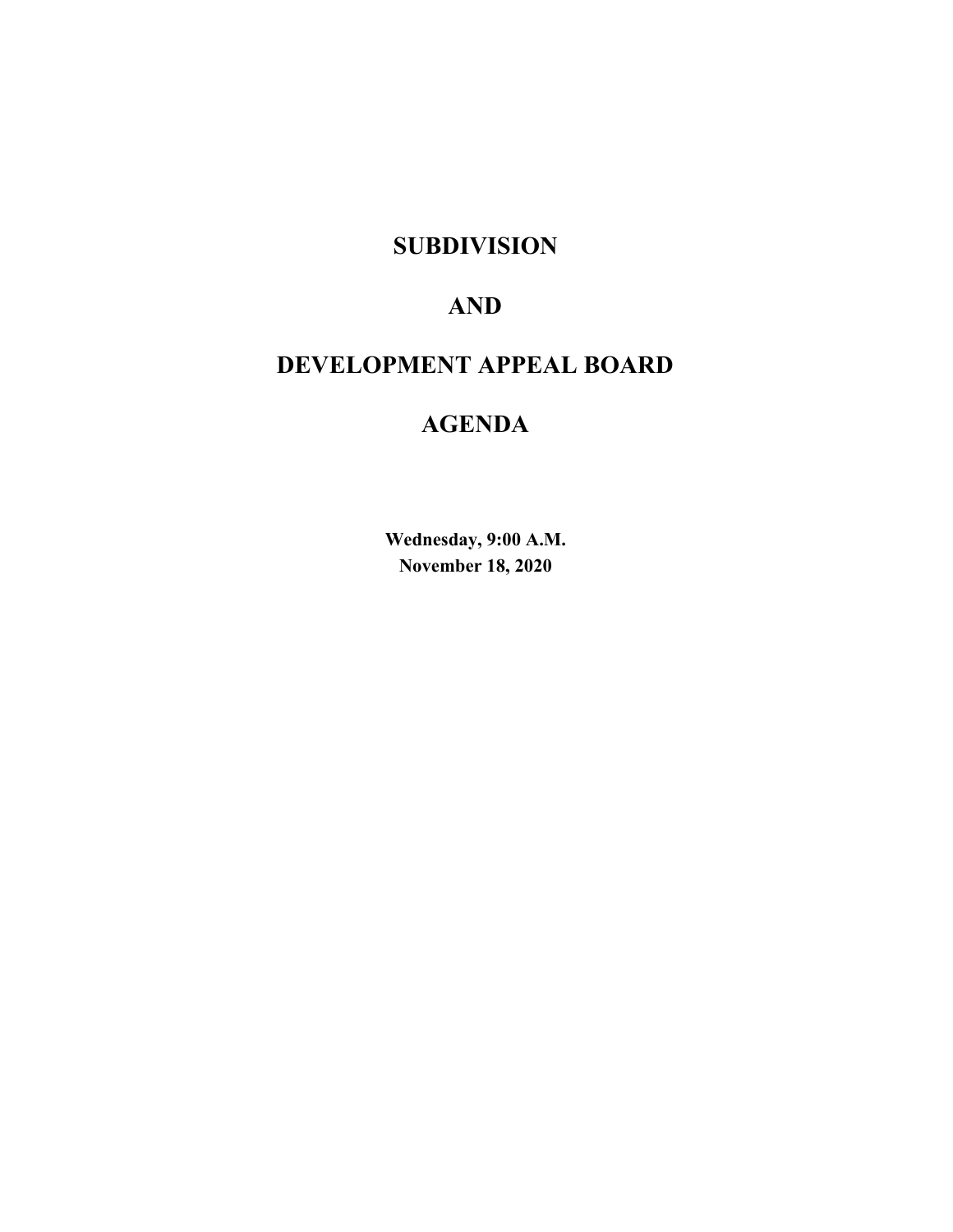## **SUBDIVISION AND DEVELOPMENT APPEAL BOARD**

|   | <b>TO BE RAISED</b><br>9:00 A.M. | $SDAB-S-19-004$ |                                                                                                                                              |
|---|----------------------------------|-----------------|----------------------------------------------------------------------------------------------------------------------------------------------|
|   |                                  |                 | To create one (1) Single Detached Residential lot                                                                                            |
|   |                                  |                 | 3333 - 28 Avenue SW<br>Project No.: 284946199-002                                                                                            |
|   | <b>TO BE RAISED</b>              |                 |                                                                                                                                              |
| H | $1:30$ P.M.                      | SDAB-D-20-147   | Install a Freestanding Off-premises Sign<br>(COLLEGE COPY SHOP   BGE (INDOOR AIR<br><b>QUALITY SOLUTIONS)</b>                                |
|   |                                  |                 | 5718 - Gateway Boulevard NW<br>Project No.: 356402802-002                                                                                    |
|   | NOTE:                            |                 | Unless otherwise stated, all references to "Section numbers" in this Agenda<br>refer to the authority under the Edmonton Zoning Bylaw 12800. |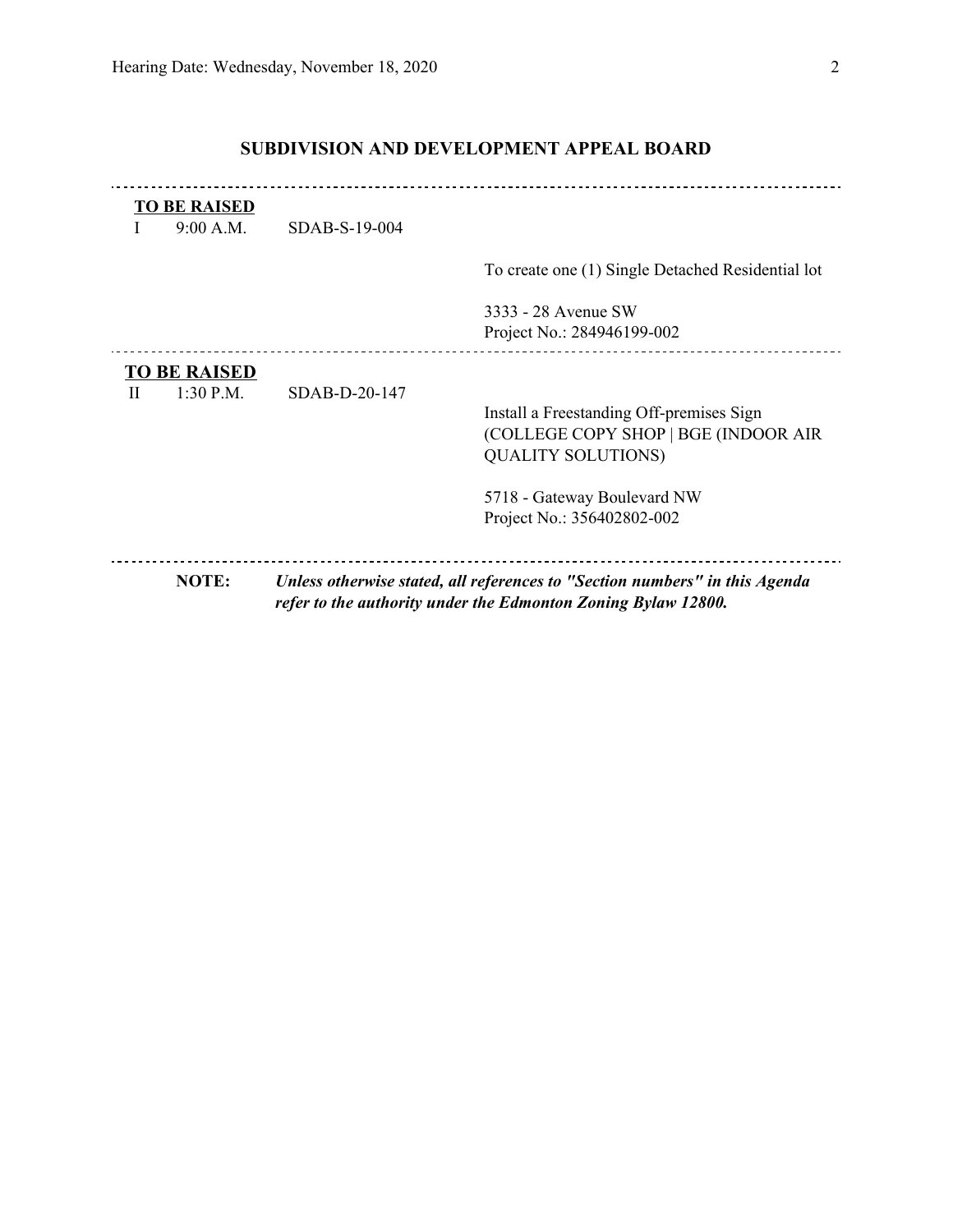## **TO BE RAISED**

## **ITEM I: 9:00 A.M. FILE: SDAB-S-19-004**

## AN APPEAL FROM THE DECISION OF THE SUBDIVISION AUTHORITY

APPELLANT:

| <b>APPLICATION NO.:</b>                                 | 284946199-002                                     |
|---------------------------------------------------------|---------------------------------------------------|
| <b>APPLICATION TO:</b>                                  | To create one (1) Single Detached Residential lot |
| <b>DECISION OF THE</b><br><b>SUBDIVISION AUTHORITY:</b> | Refused                                           |
| <b>DECISION DATE:</b>                                   | March 21, 2019                                    |
| <b>DATE OF APPEAL:</b>                                  | April 2, 2019                                     |
| MUNICIPAL DESCRIPTION<br>OF SUBJECT PROPERTY:           | 3333 - 28 Avenue SW                               |
| <b>LEGAL DESCRIPTION:</b>                               | Plan 9320215 Lot 1A                               |
| ZONE:                                                   | (RR) Rural Residential Zone                       |
| <b>OVERLAY:</b>                                         | N/A                                               |
| <b>STATUTORY PLAN:</b>                                  | Decoteau Area Structure Plan                      |

## *Grounds for Appeal*

The Appellant provided the following reasons for appealing the decision of the Subdivision Authority:

> I, Alfred Dohmann of 3333 - 28 Avenue SW, Edmonton, AB T6X 1A5 wish to file an appeal regarding the Subdivision Authority's decision to refuse the proposed subdivision of my acreage lot. I find the reasons stated to be unreasonable and inaccurate in accordance with other development in the area. Please note I will be submitting formal documentation to the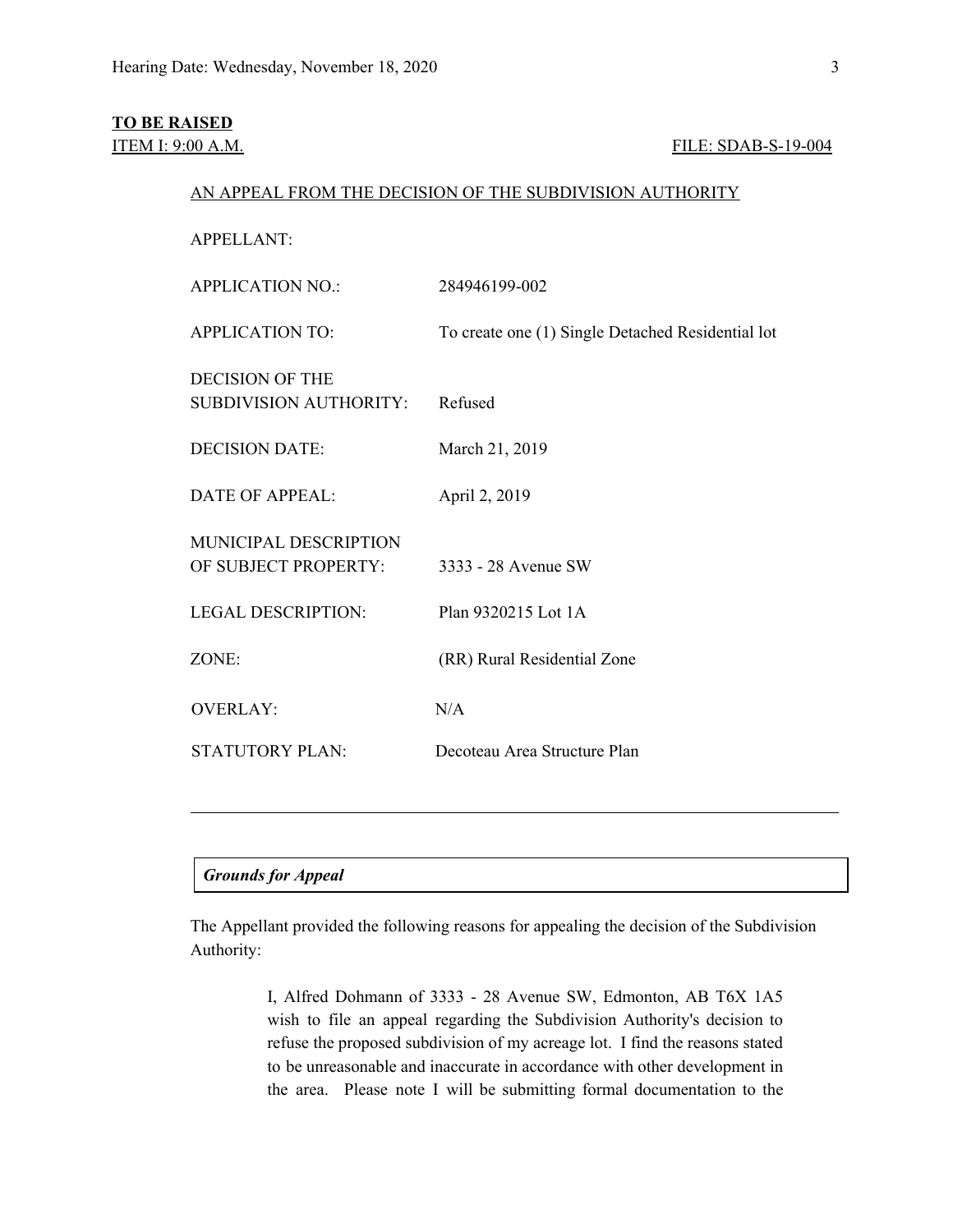Edmonton Tribunals, SDAB Appeal which will rebut the specific reasons provided by the City of Edmonton Subdivision Authority. An appropriate timeline is needed to submit a response and the timeline given does not provide adequate time. I will be in touch with the Edmonton Tribunals. Please note I am out of the country until the end of April 2019.

### *General Matters*

#### **Appeal Information:**

**The appeal hearing was scheduled to November 18 or 19, 2020 with the written consent of the Appellant and the City of Edmonton.**

**The Subdivision and Development Appeal Board made and passed the following motion on May 28, 2020:**

**"That the appeal hearing be postponed to a date to be determined in October, 2020."**

**The Subdivision and Development Appeal Board made and passed the following motion on July, 5 2019 :**

**"The appeal hearing of SDAB-S-19-004 will be postponed to June 2020."**

**The Subdivision and Development Appeal Board made and passed the following motion on June 20, 2019**

**"That the appeal hearing be postponed to July 3, 2019."**

The *Municipal Government Act*, RSA 2000, c M-26 states the following:

#### **Appeals**

**678(1)** The decision of a subdivision authority on an application for subdivision approval may be appealed

- (a) by the applicant for the approval,
- (b) by a Government department if the application is required by the subdivision and development regulations to be referred to that department,
- (c) by the council of the municipality in which the land to be subdivided is located if the council, a designated officer of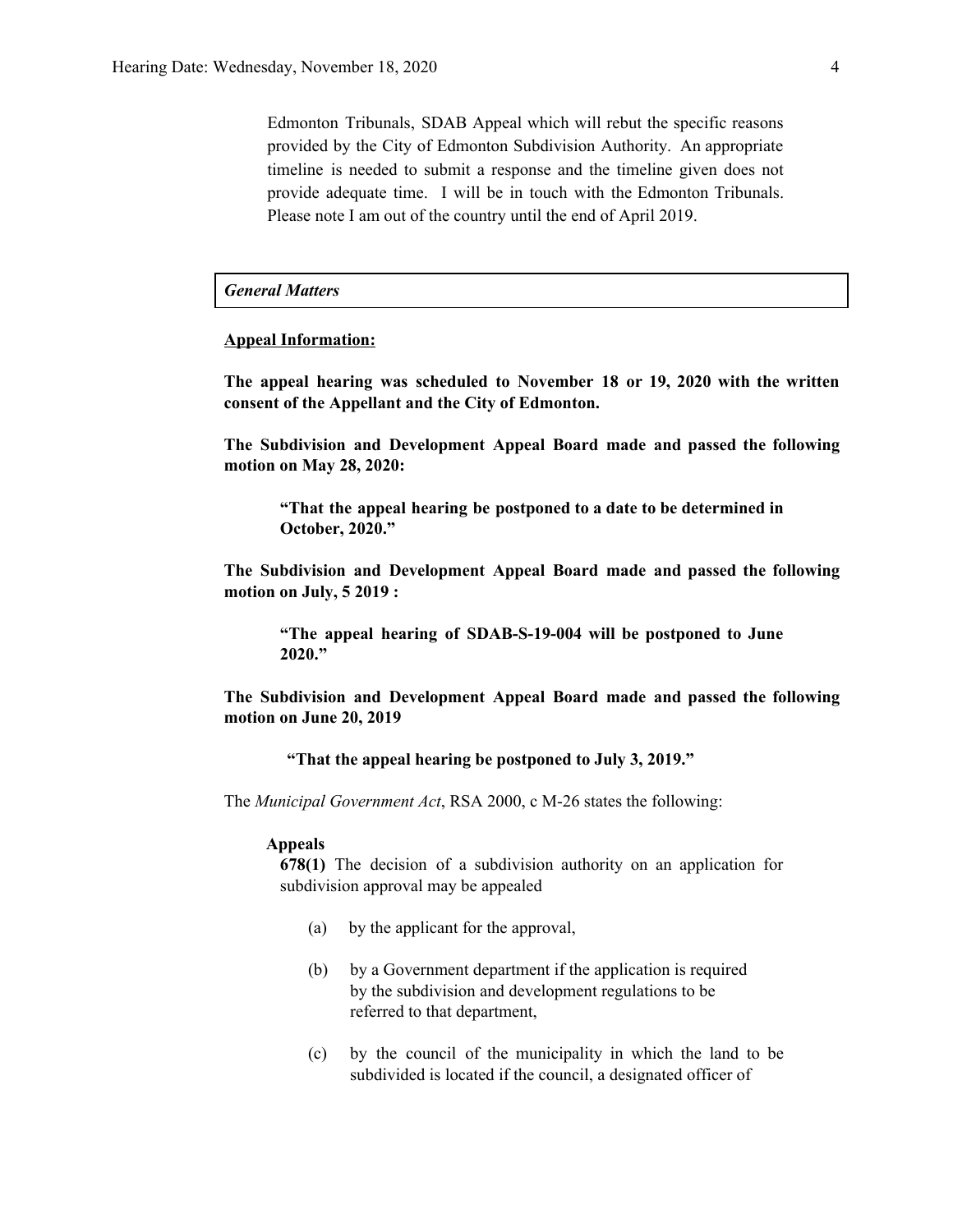the municipality or the municipal planning commission of the municipality is not the subdivision authority, or

- (d) by a school board with respect to
	- (i) the allocation of municipal reserve and school reserve or money in place of the reserve,
	- (ii) the location of school reserve allocated to it, or
	- (iii) the amount of school reserve or money in place of the reserve.

**(2)** An appeal under subsection (1) may be commenced by filing a notice of appeal within 14 days after receipt of the written decision of the subdivision authority or deemed refusal by the subdivision authority in accordance with section 681

- (a) with the Municipal Government Board
	- (i) if the land that is the subject of the application is within the Green Area as classified by the Minister responsible for the Public Lands Act,
	- (ii) if the land that is the subject of the application contains, is adjacent to or is within the prescribed distance of a highway, a body of water, a sewage treatment or waste management facility or a historical site, or
	- (iii) in any other circumstances described in the regulations under section  $694(1)(h.2)$ ,
- or
- (b) in all other cases, with the subdivision and development appeal board.

**(2.1)** Despite subsection (2)(a), if the land that is the subject-matter of the appeal would have been in an area described in subsection (2)(a) except that the affected Government department agreed, in writing, to vary the distance under the subdivision and development regulations, the notice of appeal must be filed with the subdivision and development appeal board.

**(3)** For the purpose of subsection (2), the date of receipt of the decision is deemed to be 7 days from the date the decision is mailed.

**(4)** A notice of appeal under this section must contain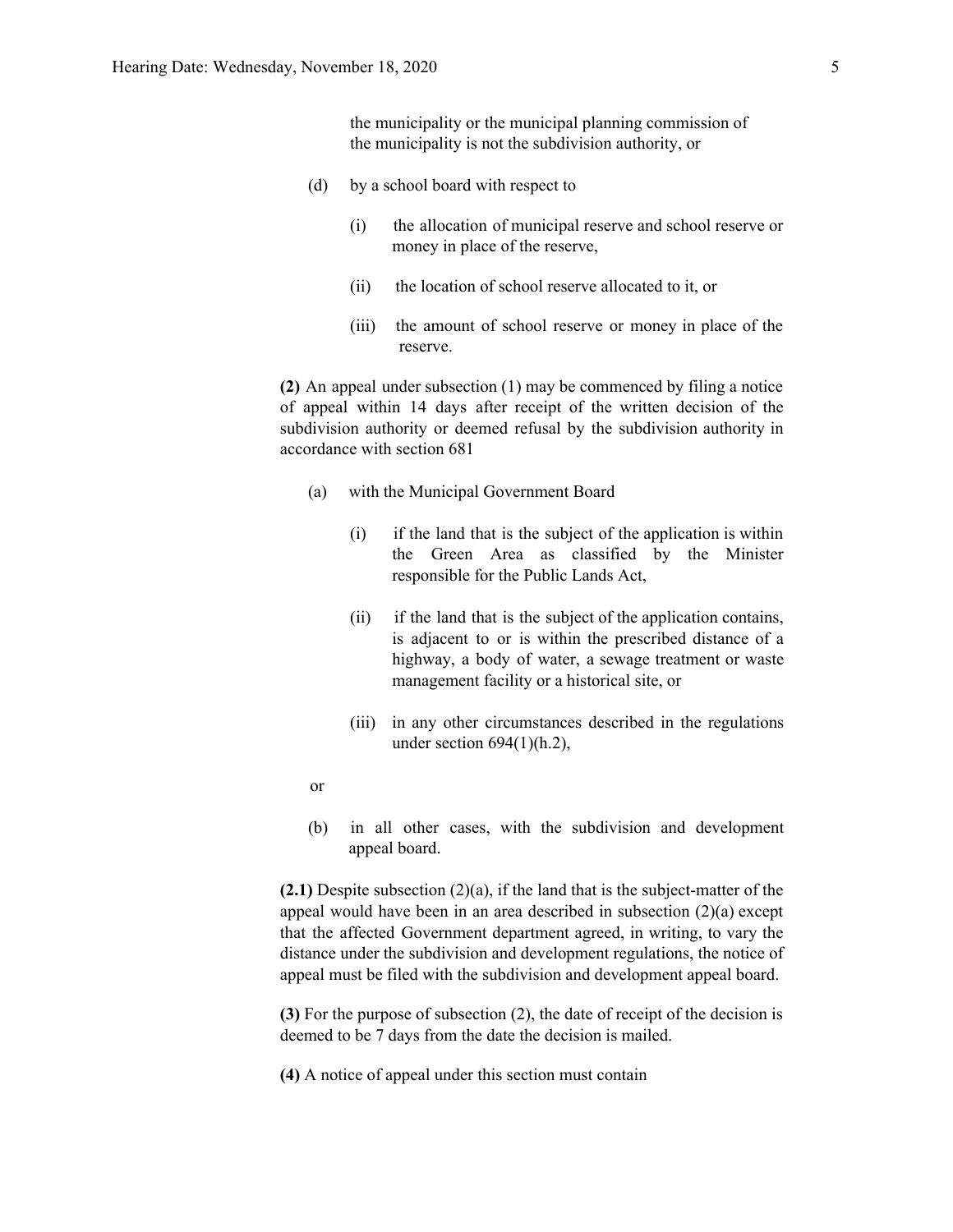- (a) the legal description and municipal location, if applicable, of the land proposed to be subdivided, and
- (b) the reasons for appeal, including the issues in the decision or the conditions imposed in the approval that are the subject of the appeal.

**(5)** If the applicant files a notice of appeal within 14 days after receipt of the written decision or the deemed refusal with the wrong board, that board must refer the appeal to the appropriate board and the appropriate board must hear the appeal as if the notice of appeal had been filed with it and it is deemed to have received the notice of appeal from the applicant on the date it receives the notice of appeal from the first board.

## **Hearing and decision**

**680(1)** The board hearing an appeal under section 678 is not required to hear from any person or entity other than

- (a) a person or entity that was notified pursuant to section 679(1), and
- (b) each owner of adjacent land to the land that is the subject of the appeal,

or a person acting on any of those persons' behalf.

**(1.1)** For the purposes of subsection (1), "adjacent land" and "owner" have the same meanings as in section 653.

- **(2)** In determining an appeal, the board hearing the appeal
	- (a) must act in accordance with any applicable ALSA regional plan;
	- (a.1) must have regard to any statutory plan;
	- (b) must conform with the uses of land referred to in a land use bylaw;
	- (c) must be consistent with the land use policies;
	- (d) must have regard to but is not bound by the subdivision and development regulations;
	- (e) may confirm, revoke or vary the approval or decision or any condition imposed by the subdivision authority or make or substitute an approval, decision or condition of its own;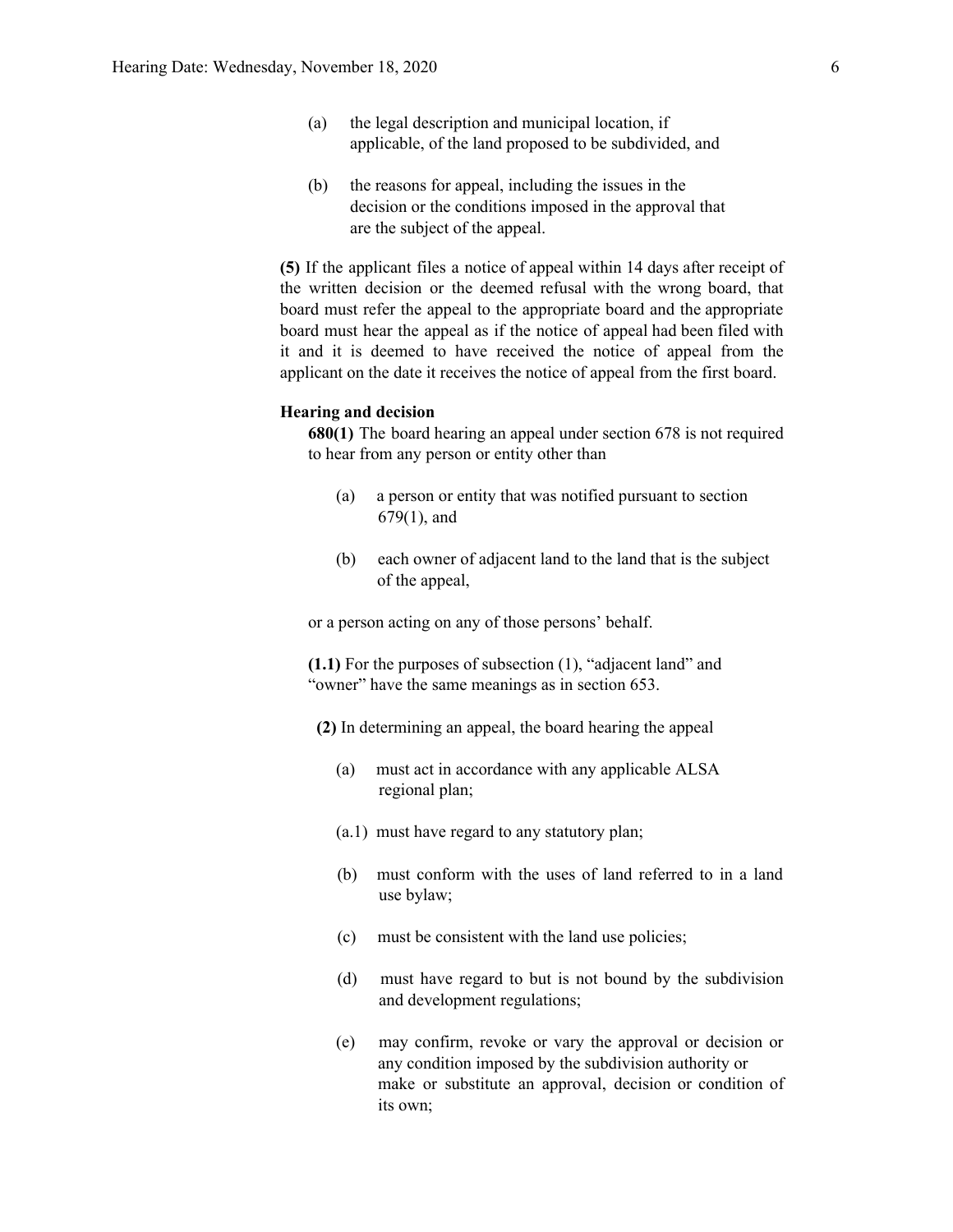(f) may, in addition to the other powers it has, exercise the same power as a subdivision authority is permitted to exercise pursuant to this Part or the regulations or bylaws under this Part.

## **Approval of application**

**654(1)** A subdivision authority must not approve an application for subdivision approval unless

- (a) the land that is proposed to be subdivided is, in the opinion of the subdivision authority, suitable for the purpose for which the subdivision is intended,
- (b) the proposed subdivision conforms to the provisions of any growth plan under Part 17.1, any statutory plan and, subject to subsection (2), any land use bylaw that affects the land proposed to be subdivided,
- (c) the proposed subdivision complies with this Part and Part 17.1 and the regulations under those Parts, and
- (d) all outstanding property taxes on the land proposed to be subdivided have been paid to the municipality where the land is located or arrangements satisfactory to the municipality have been made for their payment pursuant to Part 10.
- **(1.1)** Repealed 2018 c11 s13.

**(1.2)** If the subdivision authority is of the opinion that there may be a conflict or inconsistency between statutory plans, section 638 applies in respect of the conflict or inconsistency.

**(2)** A subdivision authority may approve an application for subdivision approval even though the proposed subdivision does not comply with the land use bylaw if, in its opinion,

- (a) the proposed subdivision would not
	- (i) unduly interfere with the amenities of the neighbourhood, or
	- (ii) materially interfere with or affect the use, enjoyment or value of neighbouring parcels of land,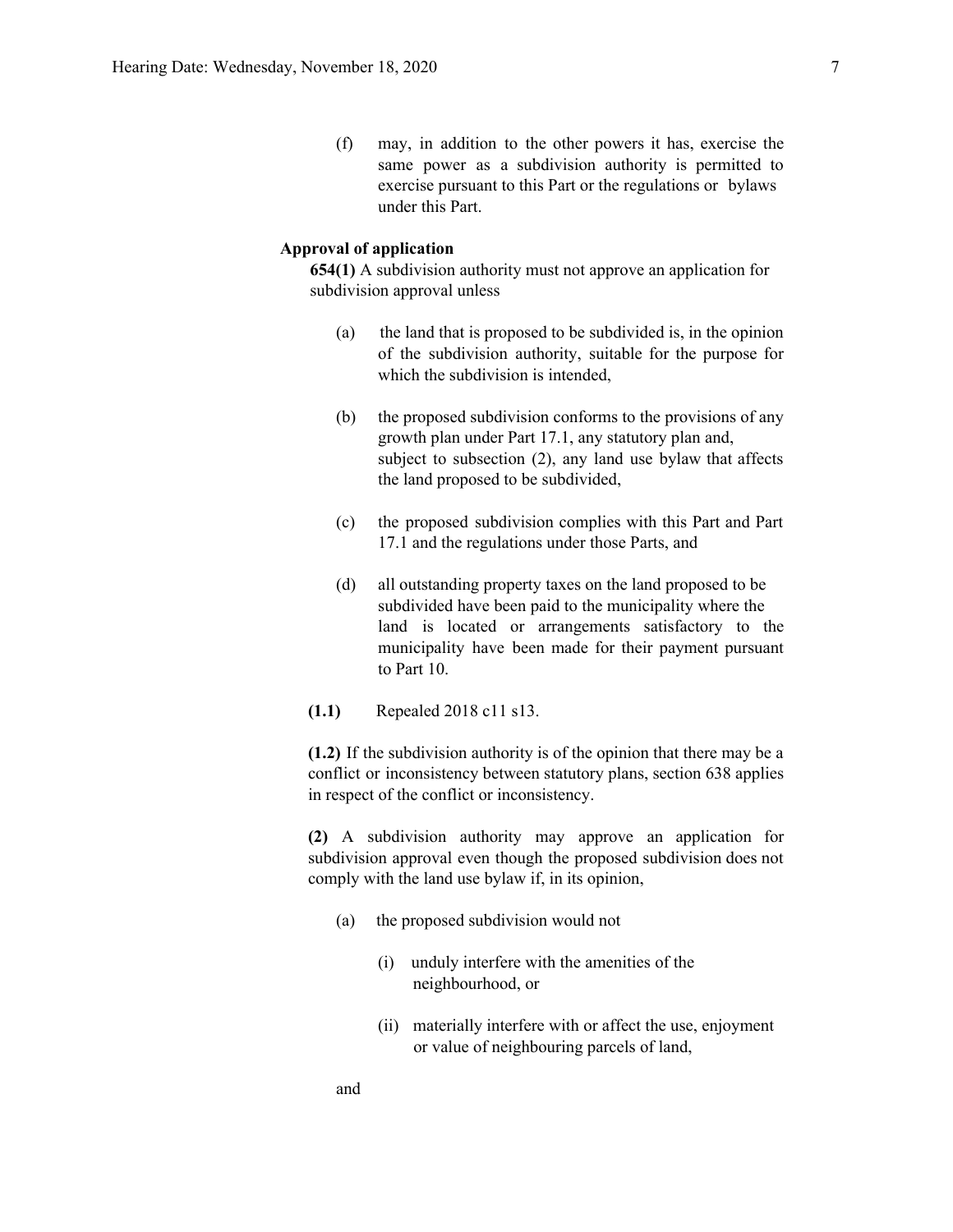(b) the proposed subdivision conforms with the use prescribed for that land in the land use bylaw.

**(3)** A subdivision authority may approve or refuse an application for subdivision approval.

#### *General Provisions from the Edmonton Zoning Bylaw:*

Under section 240.2(5), **Single Detached Housing** is a **Permitted Use** in the **(RR) Rural Residential Zone**.

## **Section 240.1 states that the General Purpose** of the **(RR) Rural Residential Zon**e is:

to provide for Single Detached Residential development of a permanent nature in a rural setting, generally without the provision of the full range of urban utility services. The RR Zone is intended to regulate rural residential development within existing rural residential subdivisions that existed prior to the passage of this Bylaw, and is not intended to facilitate future rural residential development and subdivision, which is contrary to the Municipal Development Plan.

 $\mathcal{L}_\text{max}$  , and the contribution of the contribution of the contribution of the contribution of the contribution of the contribution of the contribution of the contribution of the contribution of the contribution of t

## Notice to Applicant/Appellant

Provincial legislation requires that the Subdivision and Development Appeal Board issue its official decision in writing within fifteen days of the conclusion of the hearing.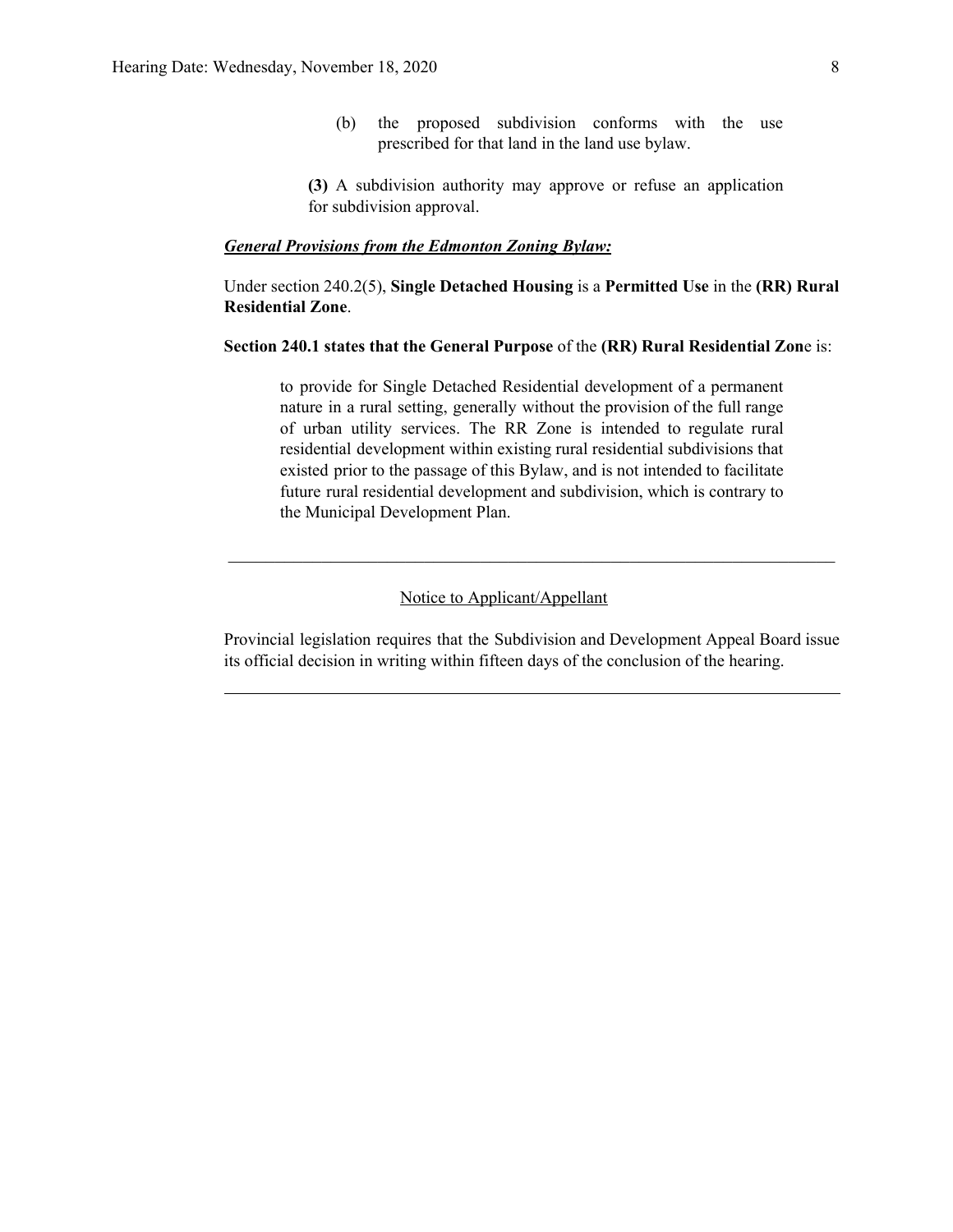

**Subdivision Authority** 

7th Floor, Edmonton Tower 10111 - 104 Avenue NW Edmonton, Alberta T5J 0J4

March 21, 2019

File No. LDA19-0039

- RE: Tentative plan of subdivision to create one (1) ) single detached residential lot, from Lot 1A, Plan 932 0215, located south of 28 Avenue SW and east of 34 Street SW; DECOTEAU
- The Subdivision by Plan is REFUSED on March 21, 2019, for the following reasons:
	- 1. The subdivision does not comply with section 3.4.2 of the Decoteau Area Structure Plan which states, " land use concept for Decoteau maintains the existing country residential development in the central portion of the plan area. The existing Country Residential land uses may remain in perpetuity unless it is the desire of the landowners to redevelop. Should any existing residential area be redeveloped in the future, an amendment to the Decoteau ASP will be required and will need to meet the Capital Region Board's density targets.;"
	- 2. The subdivision contravenes policy 4.4.4 d. Iii. of the Edmonton Metropolitan Growth Plan which states, "New country residential development in the Region shall only be considered if a member municipality's proposal meets all of the following criteria: the proposed country residential lots are: not less than 4.8 km (3.0 mi) from the boundary of an existing urban community in the metropolitan area." The proposed subdivision is within 4.8 km of the City of Edmonton boundary;
	- 3. The subject lot is zoned as (RR) Rural Residential Zone and is therefore subject to the regulations of Section 240 of the Edmonton Zoning Bylaw 12800. The subdivision does not comply with section 240.1 of the Edmonton Zoning Bylaw 12800 which states, "The RR Zone is intended to regulate rural residential development within existing rural residential subdivisions that existed prior to the passage of this Bylaw, and is not intended to facilitate future rural residential development and subdivision, which is contrary to the Municipal Development Plan.;"
	- 4. The proposed lot will contribute to the fragmentation of land in the Decoteau area, posing a barrier to economic redevelopment and wide-scale servicing of this area;
	- 5. Access is not permitted from 34 Street because it is Transportation Standard Practice that single family residential developments can only access collectors or local roadways. New access to the arterial will not be approved, as it will ultimately have to be closed with the redevelopment of the area and the upgrade of the arterial roadway; and
	- 6. Public fire protection is not provided in this location due to the 2.4 km distance from the nearest water source. Further densification in areas that do not meet City Standards for water infrastructure is not supported because there would be significant delays establishing firefighting operations at this location.

Established under City of Edmonton Bylaw 16620 pursuant to Section 623 of the Municipal Government Act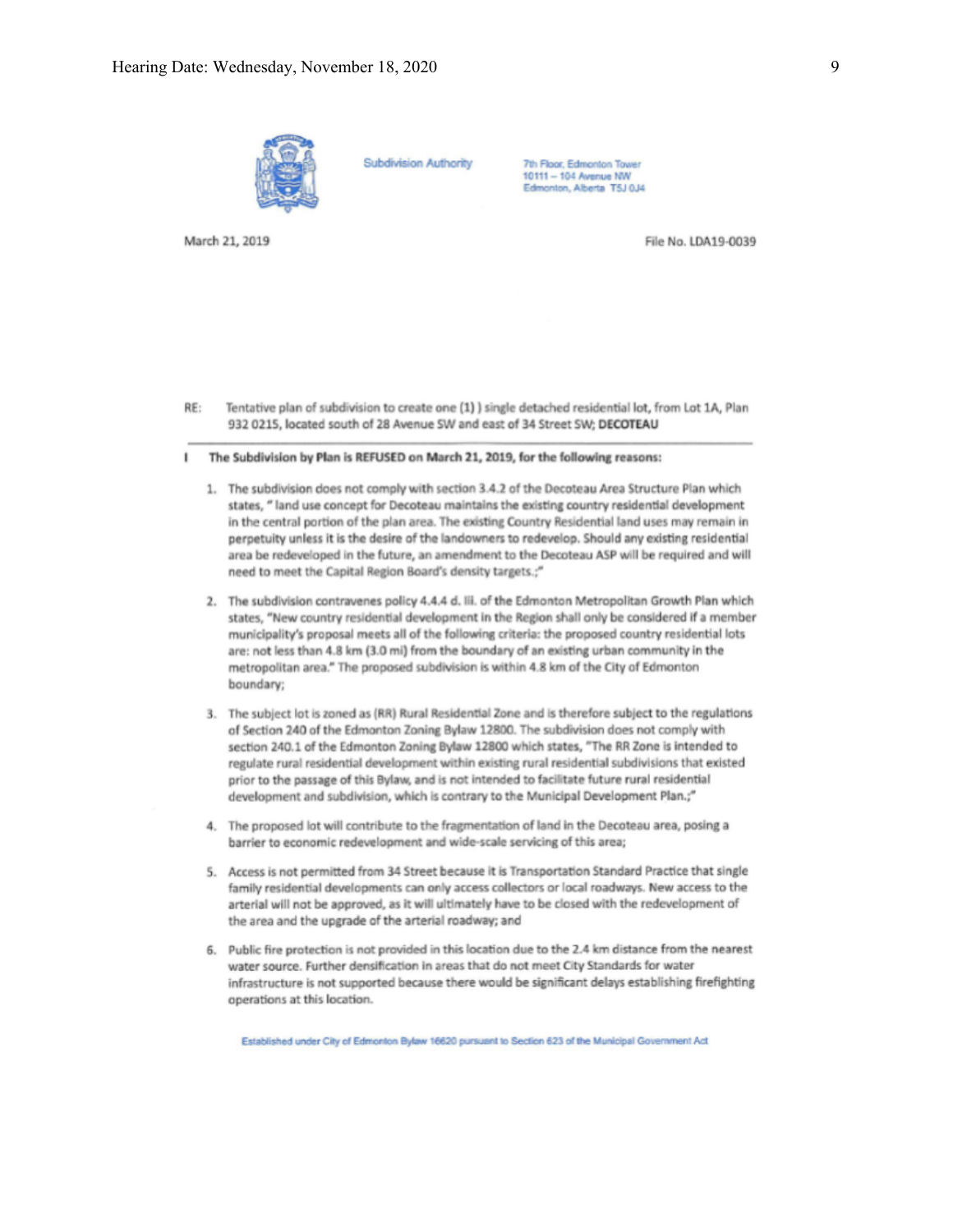Please be advised that an appeal may be lodged in accordance to Section 678 of the Municipal Government Act with the Subdivision and Development Appeal Board, 10019 - 103 Avenue NW, Edmonton Alberta, T5J 0G9, within 14 days from the date of the receipt of this decision. The date of receipt of the decision is deemed to be seven (7) days from the date the decision is mailed.

If you have further questions, please contact Marco Beraldo at marco.beraldo@edmonton.ca or 780-496-6092.

Regards,

**Blair McDowell Subdivision Authority** 

BM/mb/Posse #284946199-002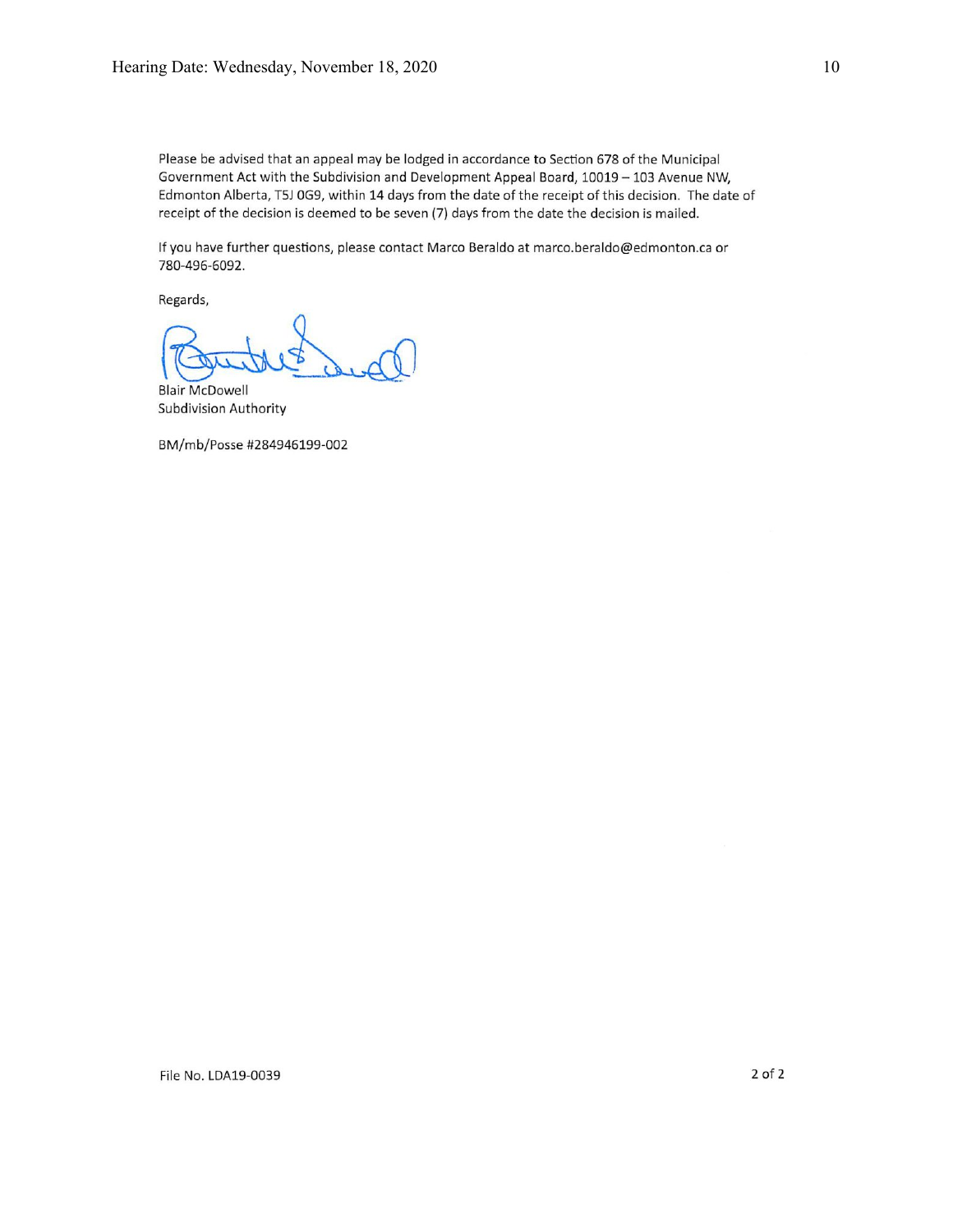

3333-28 Avenue SW Alfred Dohmann 780-436-3131 alfred@alkim.ca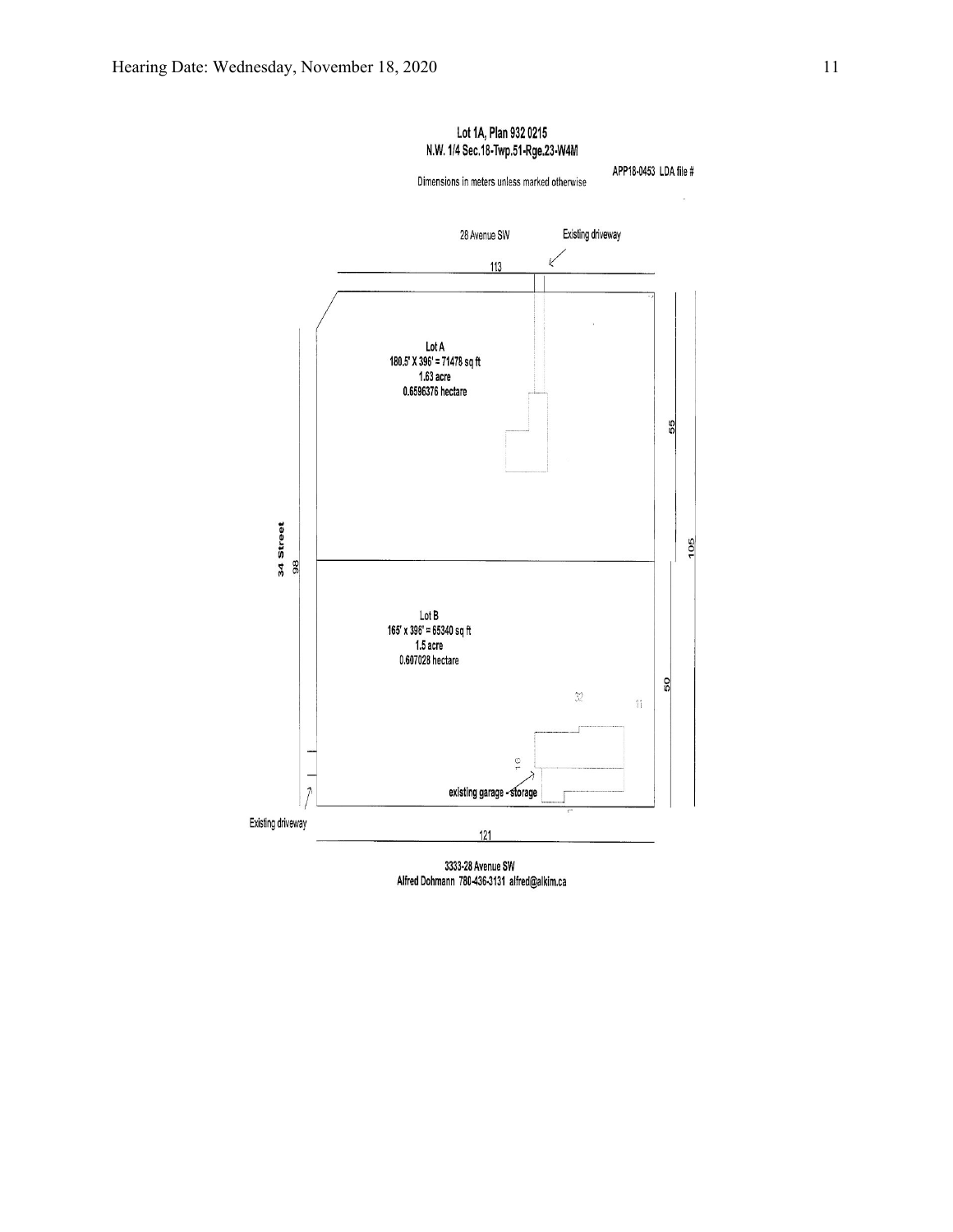

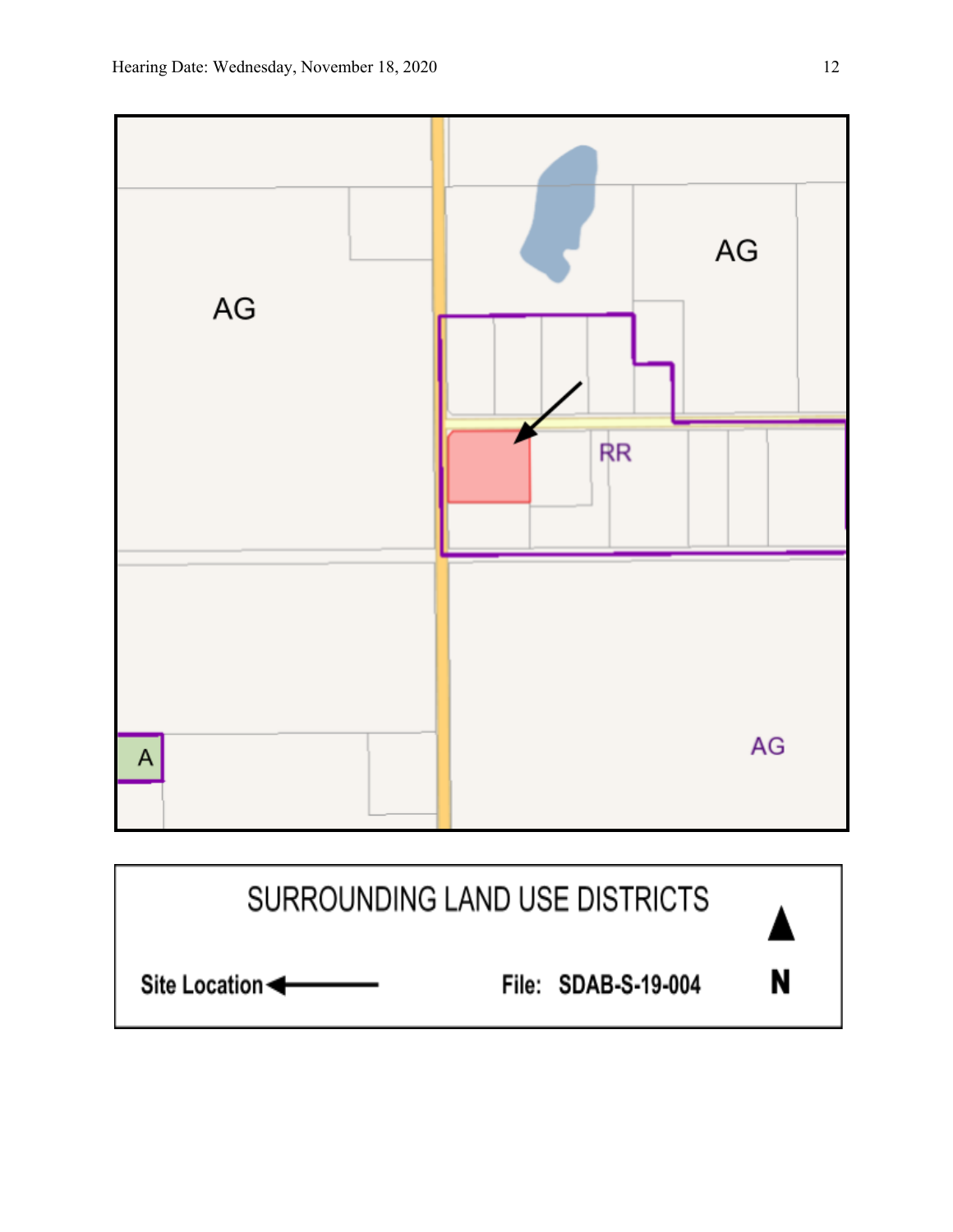## **TO BE RAISED**

## **ITEM II: 1:30 P.M. FILE: SDAB-D-20-147**

## AN APPEAL FROM THE DECISION OF THE DEVELOPMENT OFFICER

APPELLANT:

APPLICATION NO.: 356402802-002

APPLICATION TO: Install a Freestanding Off-premises Sign (COLLEGE COPY SHOP | BGE (INDOOR AIR QUALITY SOLUTIONS)

DECISION OF THE DEVELOPMENT AUTHORITY: Refused

DECISION DATE: September 15, 2020

DATE OF APPEAL: October 5, 2020

MUNICIPAL DESCRIPTION OF SUBJECT PROPERTY: 5718 - Gateway Boulevard NW

LEGAL DESCRIPTION: Plan 1661KS Blk 87 Lot 1A

ZONE: (IH) Heavy Industrial Zone

OVERLAY: N/A STATUTORY PLAN: N/A

## *Grounds for Appeal*

The Appellant provided the following reasons for appealing the decision of the Development Authority:

> We are appealing the decision for refusal of a face change in an existing freestanding sign. The face is a copy change from the "Filter Shop" to "BGE". The reasons for our appeal are as follows: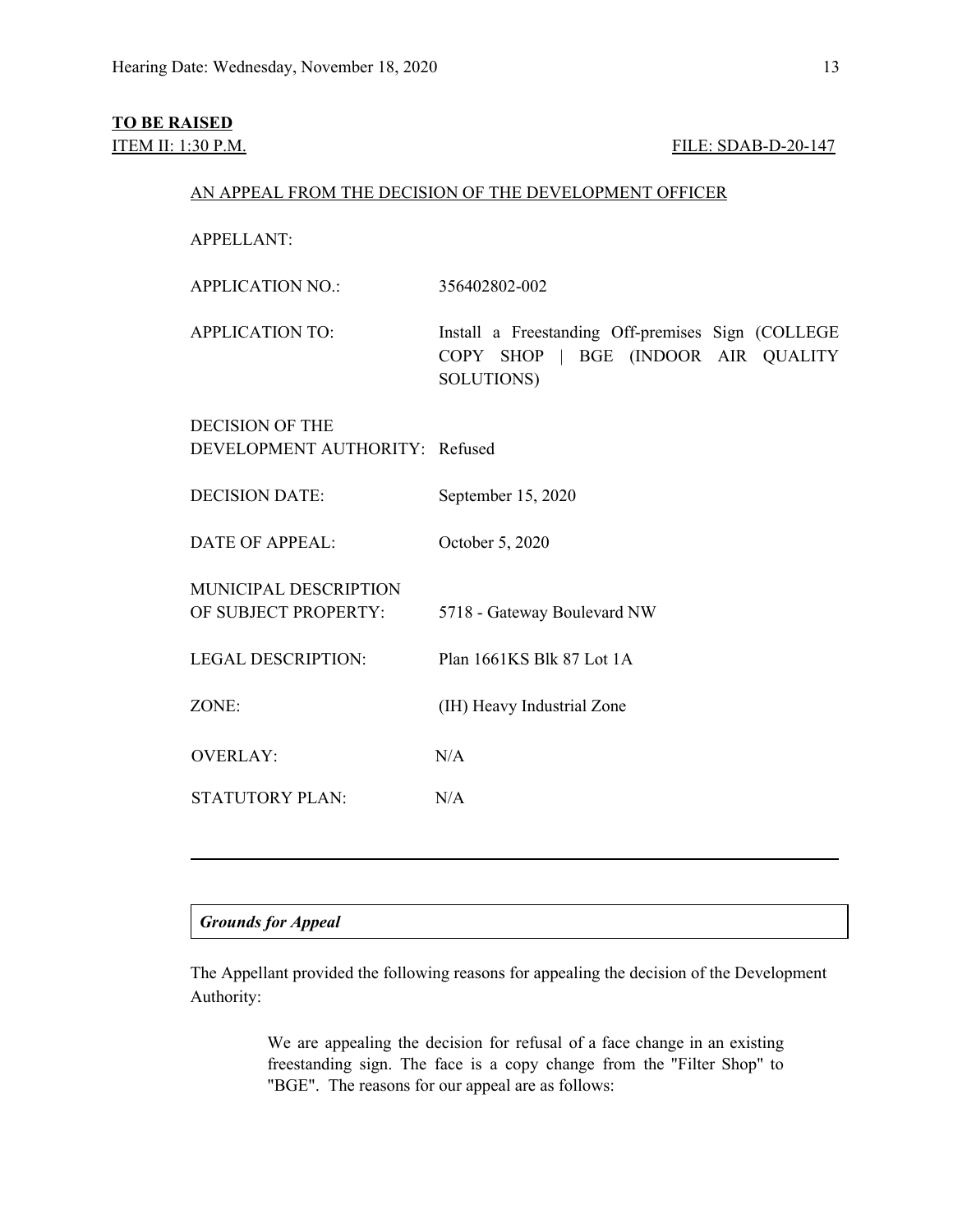1. The application is for a copy change in an existing cabinet in an existing sign - we are not asking to change or alter the sign location or structure.

2. The parcel where the freestanding sign is located has been subdivided. In order for the freestanding sign to have the BGE ("Filter Centre) identification on it, it will be classified as an off premises sign. It will need a radial separation of 100m from an off premises digital billboard sign which is 35.6m south east. Given the fact that the face change is to be a static change not digital and it is replacing the existing panel, we do not feel that it is in the same category as off premises sign and should not be subject to the same sort of separations.

3. The sign encroaches only 0.12m or 4.75" over the property line. The amount is not enough to be egregious or affect the lot or the roadway in any way.

## *General Matters*

## **Appeal Information:**

**The Subdivision and Development Appeal Board at a hearing on October 27, 2020, made and passed the following motion:**

## **"That SDAB-D-20-147 be postponed to November 18, 2020 at the written request of the Appellant".**

The *Municipal Government Act*, RSA 2000, c M-26 states the following:

#### **Grounds for Appeal**

**685(1)** If a development authority

- (a) fails or refuses to issue a development permit to a person,
- (b) issues a development permit subject to conditions, or
- (c) issues an order under section 645,

the person applying for the permit or affected by the order under section 645 may appeal to the subdivision and development appeal board.

**(2)** In addition to an applicant under subsection (1), any person affected by an order, decision or development permit made or issued by a development authority may appeal to the subdivision and development appeal board.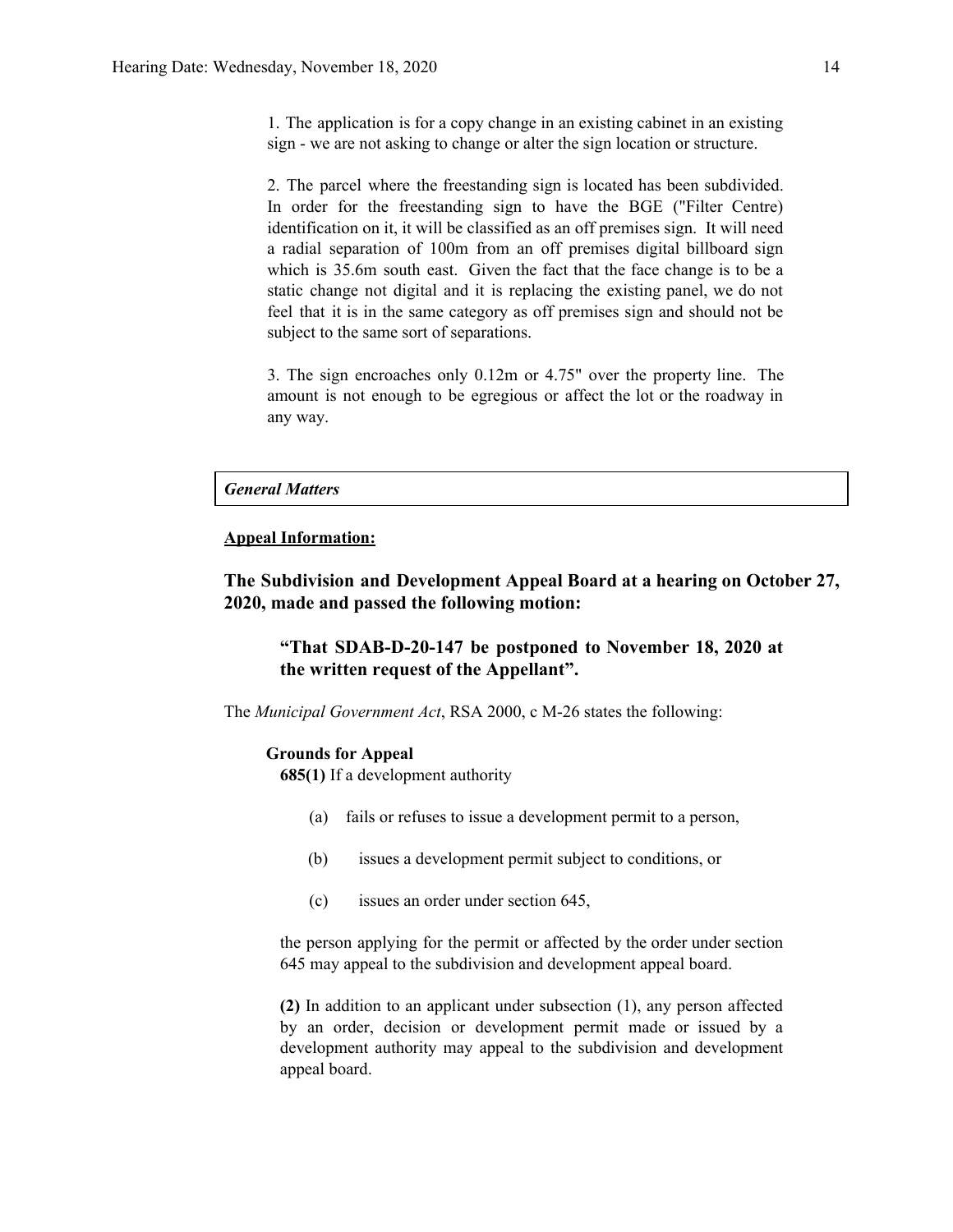## **Appeals**

**686(1)** A development appeal to a subdivision and development appeal board is commenced by filing a notice of the appeal, containing reasons, with the board,

- (a) in the case of an appeal made by a person referred to in section 685(1)
	- (i) with respect to an application for a development permit,
		- (A) within 21 days after the date on which the written decision is given under section 642, or
		- (B) if no decision is made with respect to the application within the 40-day period, or within any extension of that period under section 684, within 21 days after the date the period or extension expires,
		- or
	- (ii) with respect to an order under section 645, within 21 days after the date on which the order is made, or
- (b) in the case of an appeal made by a person referred to in section 685(2), within 21 days after the date on which the notice of the issuance of the permit was given in accordance with the land use bylaw.

#### **Hearing and Decision**

**687(3)** In determining an appeal, the subdivision and development appeal board

- …
- (a.1) must comply with the land use policies;
- (a.2) subject to section 638, must comply with any applicable statutory plans;
- (a.3) subject to clause (d), must comply with any land use bylaw in effect;
- (a.4) must comply with the applicable requirements of the regulations under the *Gaming, Liquor and Cannabis Act* respecting the location of premises described in a cannabis licence and distances between those premises and other premises;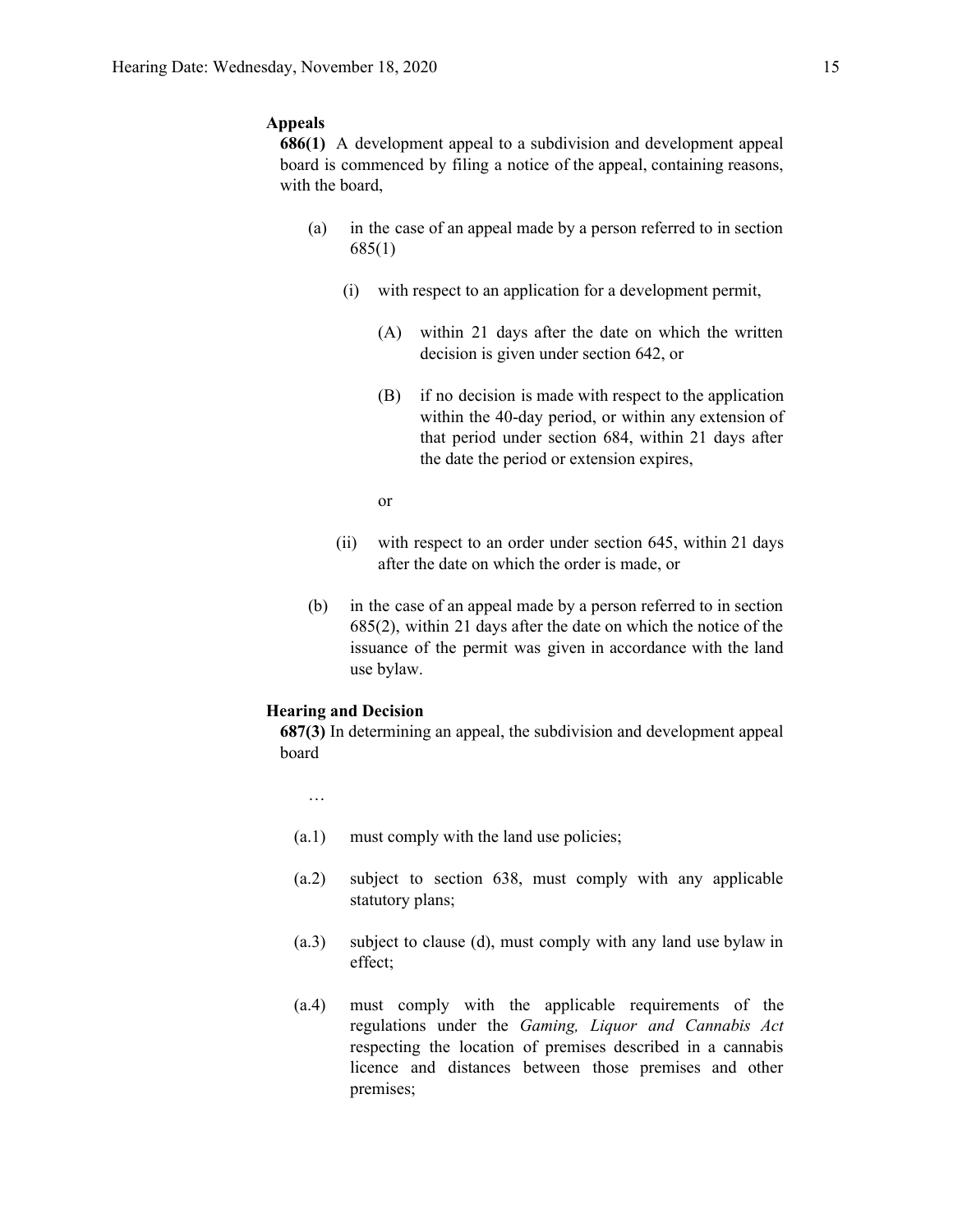…

(c) may confirm, revoke or vary the order, decision or development permit or any condition attached to any of them or make or substitute an order, decision or permit of its own;

- (d) may make an order or decision or issue or confirm the issue of a development permit even though the proposed development does not comply with the land use bylaw if, in its opinion,
	- (i) the proposed development would not
		- (A) unduly interfere with the amenities of the neighbourhood, or
		- (B) materially interfere with or affect the use, enjoyment or value of neighbouring parcels of land,
	- and
	- (ii) the proposed development conforms with the use prescribed for that land or building in the land use bylaw.

#### **General Provisions from the** *Edmonton Zoning Bylaw:*

Under section 430.2(7), a **Freestanding Off-premises Sign**, where they are not within 100.0 m of a Residential Zone, is a **Permitted Use** in the **(IH) Heavy Industrial Zone.**

Under section 430.3(13), a **Freestanding Off-premises Sign**, where they are within 100.0 m of a Residential Zone, is a **Discretionary Use** in the **(IH) Heavy Industrial Zone.**

Under section 7.9(3), **Freestanding Off-premises Signs** means "a Freestanding Sign, which is a Permanent Sign, displays Off-premises Advertising and contains no Digital Copy."

Under section 6.2, a **Freestanding Sign** means "a Sign supported independently of a building."

Section 430.4(8) states "Signs shall comply with the regulations found in Schedule 59G."

Section 430.1 states that the **General Purpose** of the **(IH) Heavy Industrial Zone** is:

to provide for industrial Uses that, due to their appearance, noise, odour, risk of toxic emissions, or fire and explosion hazards are incompatible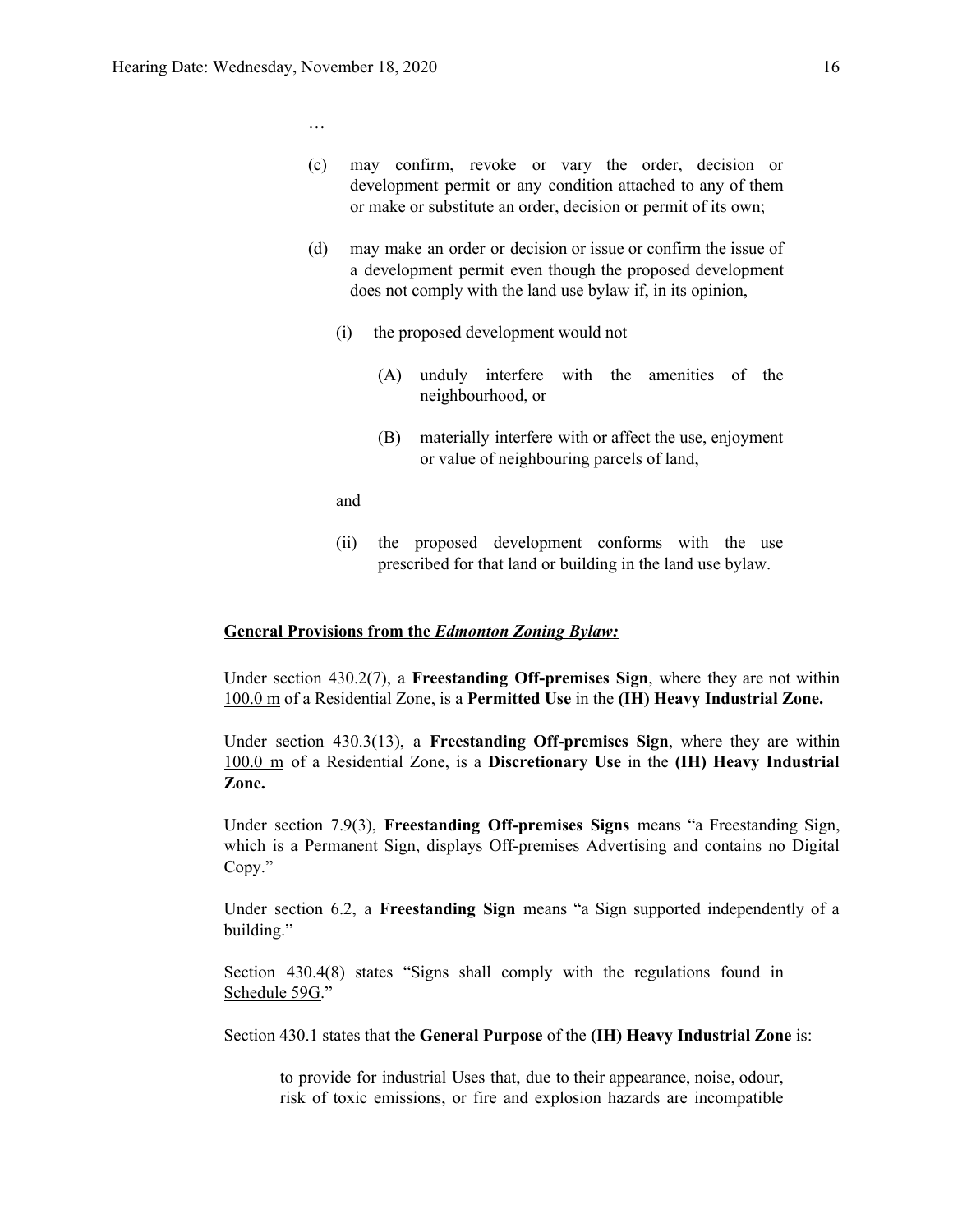with residential, commercial, and other land Uses. This Zone should normally be located on the interior of industrial or agricultural areas, such that it does not interfere with the safety, Use, amenity or enjoyment of any surrounding Zones.

## *Setback*

Schedule  $59G.2(5)(c)$  states "no part of any Freestanding Off-premises Sign shall be located within any Setback."

Section 430.4(3) states "A minimum Setback of  $3.0 \text{ m}$  shall be required where any lot line of a Site abuts a public roadway, other than a Lane."

Under section 6.1, **Sign Area** means:

the entire area of the Sign on which Copy is intended to be placed. In the case of double-faced or multi-faced Sign, only half of the area of each face of the Sign used to display advertising Copy shall be used in calculating the total Sign Area.

Under section 6.1, **Setback** means "the distance that a development or a specified portion of it, must be set back from a property line. A Setback is not a Yard, Amenity Space, or Separation Space."

### **Development Officers Determination**

**1. Section 59G.2(5)(c) - No part of any Freestanding Off-premises Sign shall be located within any Setback;**

**Proposed: encroaches 0.12 m over property line Required: 3.0 m Setback Deficient by: 3.12 m**

[unedited]

#### *Separation Distance*

Schedule 59G.2(5)(d) states:

proposed Sign locations shall be separated from Signs with Digital Copy greater than  $8.0 \text{ m}^2$  or Off-premises Signs as follows:

| Proposed Sign Area | Minimum separation distance from Signs<br>with Digital Copy greater than $8.0 \text{ m2}$ or<br>Off-premises Signs |
|--------------------|--------------------------------------------------------------------------------------------------------------------|
|                    |                                                                                                                    |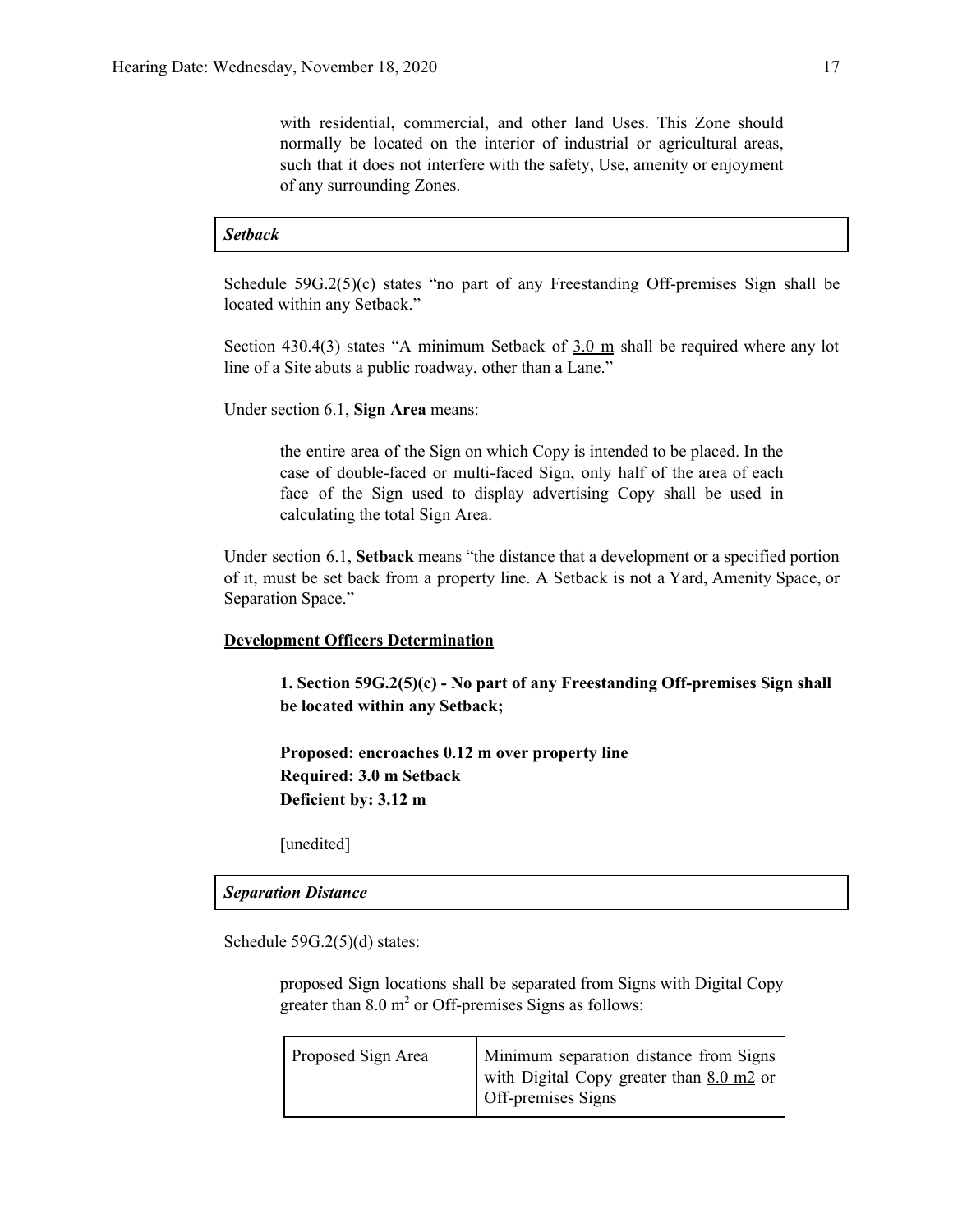| less than $20 \text{ m}2$ | $100 \text{ m}$ |
|---------------------------|-----------------|
|---------------------------|-----------------|

The separation shall be applied from the location of the larger Off-premises Sign or Sign with Digital Copy.

#### **Development Officers Determination**

**2. Section 59G.2(5)(d) - Proposed Sign locations shall be separated from Signs containing Digital Copy greater than 8.0m2 or Off-premises Signs, greater than 10m2 by 100m. The separation shall be applied from the larger Off-premises Sign or Digital Sign location.**

**Area of Existing Sign (DP# 146410313-004): 18.6 m2 Digital Location: 5735 - GATEWAY BOULEVARD N Required Separation Distance: 100 m Proposed Separation Distance: 34 m Deficient by: 66 m**

[unedited]

#### *Sign Regulations - General Provisions*

Section 59.2(12) states:

All Freestanding Signs, Temporary Signs, Major Digital Signs, Minor Digital On-premises Signs, Minor Digital Off-premises Signs, and Minor Digital On-premises Off-premises Signs shall be located so that all portions of the Sign and its support structure are completely located within the property and no part of the Sign may project beyond the property lines unless otherwise specified in a Sign Schedule.

## **Development Officers Determination**

**3. Section 59.2(12) - All Freestanding Signs, shall be located so that all portions of the Sign and its support structure are completely located within the property and no part of the Sign may project beyond the property lines.**

 $\mathcal{L}_\text{max}$  , and the contribution of the contribution of the contribution of the contribution of the contribution of the contribution of the contribution of the contribution of the contribution of the contribution of t

**Proposed: Sign encroaches 0.12 m over property line.**

[unedited]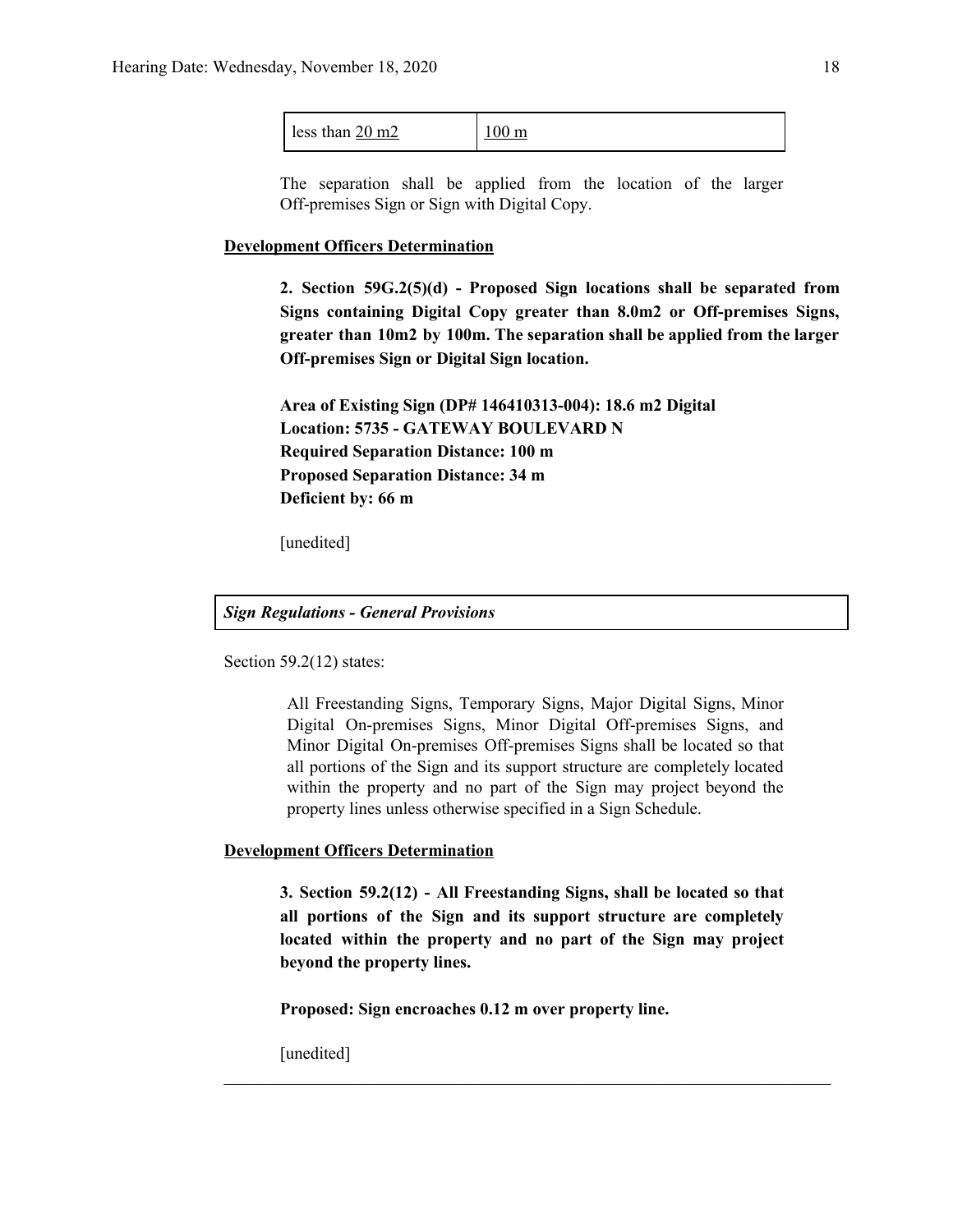## Notice to Applicant/Appellant

Provincial legislation requires that the Subdivision and Development Appeal Board issue its official decision in writing within fifteen days of the conclusion of the hearing.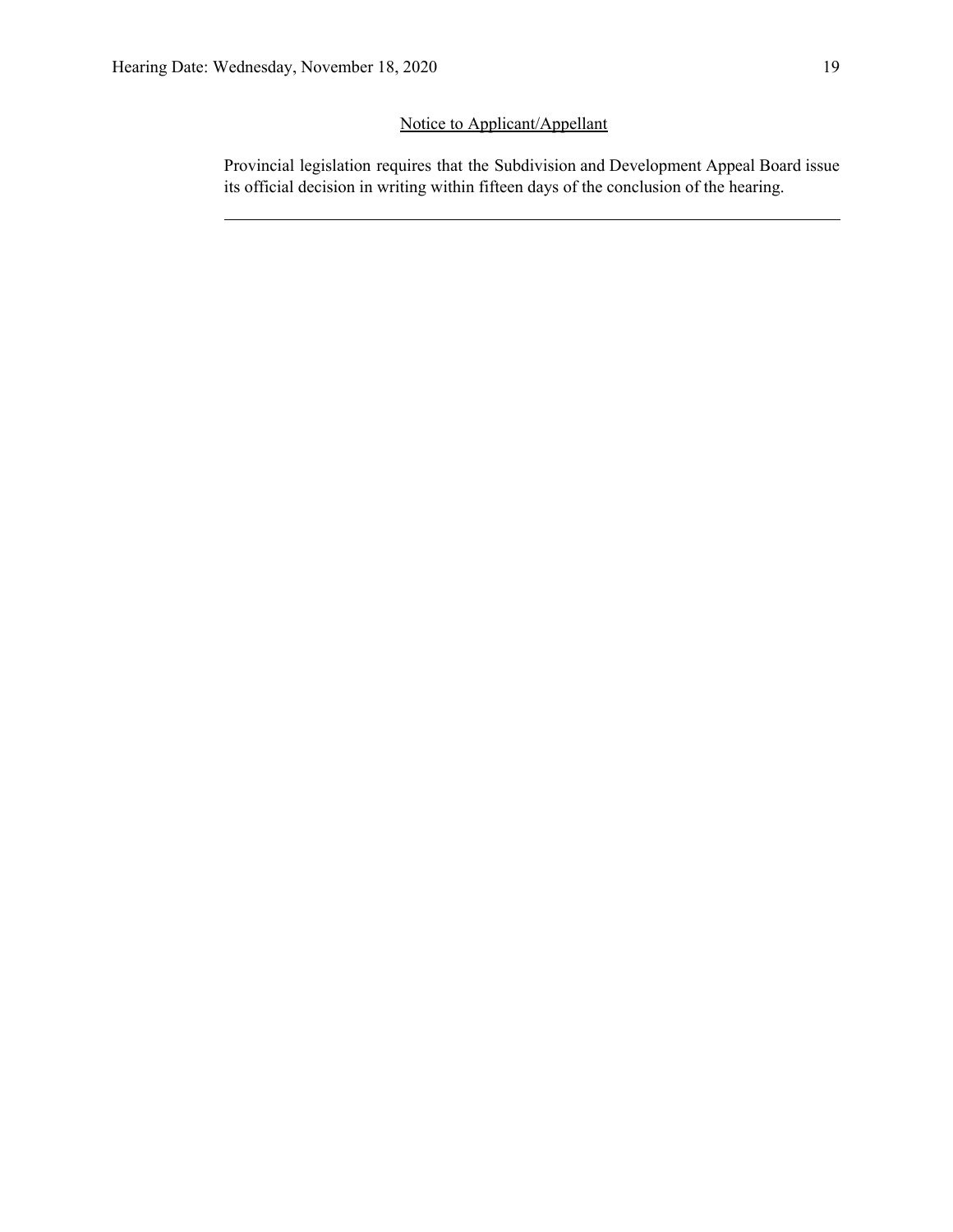| Sign Combo Permit<br>This document is a Development Permit Decision for the development application described below.<br>Applicant<br>Property Address(es) and Legal Description(s)<br>5718 - GATEWAY BOULEVARD NW<br>Plan 1661KS Blk 87 Lot 1A<br><b>Scope of Application</b><br>To install a Freestanding Off-premises Sign (COLLEGE COPY SHOP   BGE (INDOOR AIR QUALITY SOLUTIONS).<br><b>Permit Details</b><br>Class of Permit<br>ASA Sticker No./Name of Engineer:<br>Construction Value: 1000<br>Expiry Date:<br>Freestanding Off-premises Sign: 1<br>Fascia Off-premises Sign: 0<br>Freestanding On-premises Sign: 0<br>Fascia On-premises Sign: 0<br>Roof Off-premises Sign: 0<br>Projecting Off-premises Sign: 0<br>Roof On-premises Sign: 0<br>Projecting On-premises Sign: 0<br>Replacement Panel on Existing Sign: 0<br>Minor Digital On-premises Sign: 0<br>Minor Digital Off-premises Sign: 0<br>Comprehensive Sign Design: 0<br>Minor Digital On/Off-premises Sign: 0<br>Major Digital Sign: 0<br><b>Development Application Decision</b><br>Refused<br><b>Issue Date:</b><br><b>Development Authority: MERCIER, KELSEY</b><br><b>Reason for Refusal</b><br>1. Section 59G.2(5)(c) - No part of any Freestanding Off-premises Sign shall be located within any Setback;<br>Proposed: encroaches 0.12 m over property line<br>Required: 3.0 m Setback<br>Deficient by: 3.12 m<br>2. Section 59G.2(5)(d) - Proposed Sign locations shall be separated from Signs containing Digital Copy greater than 8.0m2 or Off-<br>premises Signs, greater than 10m2 by 100m. The separation shall be applied from the larger Off-premises Sign or Digital Sign<br>location.<br>Area of Existing Sign (DP# 146410313-004): 18.6 m2 Digital<br>Location: 5735 - GATEWAY BOULEVARD N<br>Required Separation Distance: 100 m<br>Proposed Separation Distance: 34 m<br>Deficient by: 66 m<br>3. Section 59.2(12) - All Freestanding Signs, shall be located so that all portions of the Sign and its support structure are completely<br>located within the property and no part of the Sign may project beyond the property lines.<br>Proposed: Sign encroaches 0.12 m over property line.<br><b>THIS IS NOT A PERMIT</b> | <b>Edmonton</b> | <b>Application for</b> |  | Project Number: 356402802-002<br><b>Application Date:</b><br>AUG 25, 2020<br>Printed<br>October 5, 2020 at 3:31 PM<br>Page:<br>1 <sub>of</sub> 2 |  |  |  |
|------------------------------------------------------------------------------------------------------------------------------------------------------------------------------------------------------------------------------------------------------------------------------------------------------------------------------------------------------------------------------------------------------------------------------------------------------------------------------------------------------------------------------------------------------------------------------------------------------------------------------------------------------------------------------------------------------------------------------------------------------------------------------------------------------------------------------------------------------------------------------------------------------------------------------------------------------------------------------------------------------------------------------------------------------------------------------------------------------------------------------------------------------------------------------------------------------------------------------------------------------------------------------------------------------------------------------------------------------------------------------------------------------------------------------------------------------------------------------------------------------------------------------------------------------------------------------------------------------------------------------------------------------------------------------------------------------------------------------------------------------------------------------------------------------------------------------------------------------------------------------------------------------------------------------------------------------------------------------------------------------------------------------------------------------------------------------------------------------------------------------------------------------------------------------------------------------------------------|-----------------|------------------------|--|--------------------------------------------------------------------------------------------------------------------------------------------------|--|--|--|
|                                                                                                                                                                                                                                                                                                                                                                                                                                                                                                                                                                                                                                                                                                                                                                                                                                                                                                                                                                                                                                                                                                                                                                                                                                                                                                                                                                                                                                                                                                                                                                                                                                                                                                                                                                                                                                                                                                                                                                                                                                                                                                                                                                                                                        |                 |                        |  |                                                                                                                                                  |  |  |  |
|                                                                                                                                                                                                                                                                                                                                                                                                                                                                                                                                                                                                                                                                                                                                                                                                                                                                                                                                                                                                                                                                                                                                                                                                                                                                                                                                                                                                                                                                                                                                                                                                                                                                                                                                                                                                                                                                                                                                                                                                                                                                                                                                                                                                                        |                 |                        |  |                                                                                                                                                  |  |  |  |
|                                                                                                                                                                                                                                                                                                                                                                                                                                                                                                                                                                                                                                                                                                                                                                                                                                                                                                                                                                                                                                                                                                                                                                                                                                                                                                                                                                                                                                                                                                                                                                                                                                                                                                                                                                                                                                                                                                                                                                                                                                                                                                                                                                                                                        |                 |                        |  |                                                                                                                                                  |  |  |  |
|                                                                                                                                                                                                                                                                                                                                                                                                                                                                                                                                                                                                                                                                                                                                                                                                                                                                                                                                                                                                                                                                                                                                                                                                                                                                                                                                                                                                                                                                                                                                                                                                                                                                                                                                                                                                                                                                                                                                                                                                                                                                                                                                                                                                                        |                 |                        |  |                                                                                                                                                  |  |  |  |
|                                                                                                                                                                                                                                                                                                                                                                                                                                                                                                                                                                                                                                                                                                                                                                                                                                                                                                                                                                                                                                                                                                                                                                                                                                                                                                                                                                                                                                                                                                                                                                                                                                                                                                                                                                                                                                                                                                                                                                                                                                                                                                                                                                                                                        |                 |                        |  |                                                                                                                                                  |  |  |  |
|                                                                                                                                                                                                                                                                                                                                                                                                                                                                                                                                                                                                                                                                                                                                                                                                                                                                                                                                                                                                                                                                                                                                                                                                                                                                                                                                                                                                                                                                                                                                                                                                                                                                                                                                                                                                                                                                                                                                                                                                                                                                                                                                                                                                                        |                 |                        |  |                                                                                                                                                  |  |  |  |
|                                                                                                                                                                                                                                                                                                                                                                                                                                                                                                                                                                                                                                                                                                                                                                                                                                                                                                                                                                                                                                                                                                                                                                                                                                                                                                                                                                                                                                                                                                                                                                                                                                                                                                                                                                                                                                                                                                                                                                                                                                                                                                                                                                                                                        |                 |                        |  |                                                                                                                                                  |  |  |  |
|                                                                                                                                                                                                                                                                                                                                                                                                                                                                                                                                                                                                                                                                                                                                                                                                                                                                                                                                                                                                                                                                                                                                                                                                                                                                                                                                                                                                                                                                                                                                                                                                                                                                                                                                                                                                                                                                                                                                                                                                                                                                                                                                                                                                                        |                 |                        |  |                                                                                                                                                  |  |  |  |
|                                                                                                                                                                                                                                                                                                                                                                                                                                                                                                                                                                                                                                                                                                                                                                                                                                                                                                                                                                                                                                                                                                                                                                                                                                                                                                                                                                                                                                                                                                                                                                                                                                                                                                                                                                                                                                                                                                                                                                                                                                                                                                                                                                                                                        |                 |                        |  |                                                                                                                                                  |  |  |  |
|                                                                                                                                                                                                                                                                                                                                                                                                                                                                                                                                                                                                                                                                                                                                                                                                                                                                                                                                                                                                                                                                                                                                                                                                                                                                                                                                                                                                                                                                                                                                                                                                                                                                                                                                                                                                                                                                                                                                                                                                                                                                                                                                                                                                                        |                 |                        |  |                                                                                                                                                  |  |  |  |
|                                                                                                                                                                                                                                                                                                                                                                                                                                                                                                                                                                                                                                                                                                                                                                                                                                                                                                                                                                                                                                                                                                                                                                                                                                                                                                                                                                                                                                                                                                                                                                                                                                                                                                                                                                                                                                                                                                                                                                                                                                                                                                                                                                                                                        |                 |                        |  |                                                                                                                                                  |  |  |  |
|                                                                                                                                                                                                                                                                                                                                                                                                                                                                                                                                                                                                                                                                                                                                                                                                                                                                                                                                                                                                                                                                                                                                                                                                                                                                                                                                                                                                                                                                                                                                                                                                                                                                                                                                                                                                                                                                                                                                                                                                                                                                                                                                                                                                                        |                 |                        |  |                                                                                                                                                  |  |  |  |
|                                                                                                                                                                                                                                                                                                                                                                                                                                                                                                                                                                                                                                                                                                                                                                                                                                                                                                                                                                                                                                                                                                                                                                                                                                                                                                                                                                                                                                                                                                                                                                                                                                                                                                                                                                                                                                                                                                                                                                                                                                                                                                                                                                                                                        |                 |                        |  |                                                                                                                                                  |  |  |  |
|                                                                                                                                                                                                                                                                                                                                                                                                                                                                                                                                                                                                                                                                                                                                                                                                                                                                                                                                                                                                                                                                                                                                                                                                                                                                                                                                                                                                                                                                                                                                                                                                                                                                                                                                                                                                                                                                                                                                                                                                                                                                                                                                                                                                                        |                 |                        |  |                                                                                                                                                  |  |  |  |
|                                                                                                                                                                                                                                                                                                                                                                                                                                                                                                                                                                                                                                                                                                                                                                                                                                                                                                                                                                                                                                                                                                                                                                                                                                                                                                                                                                                                                                                                                                                                                                                                                                                                                                                                                                                                                                                                                                                                                                                                                                                                                                                                                                                                                        |                 |                        |  |                                                                                                                                                  |  |  |  |
|                                                                                                                                                                                                                                                                                                                                                                                                                                                                                                                                                                                                                                                                                                                                                                                                                                                                                                                                                                                                                                                                                                                                                                                                                                                                                                                                                                                                                                                                                                                                                                                                                                                                                                                                                                                                                                                                                                                                                                                                                                                                                                                                                                                                                        |                 |                        |  |                                                                                                                                                  |  |  |  |
|                                                                                                                                                                                                                                                                                                                                                                                                                                                                                                                                                                                                                                                                                                                                                                                                                                                                                                                                                                                                                                                                                                                                                                                                                                                                                                                                                                                                                                                                                                                                                                                                                                                                                                                                                                                                                                                                                                                                                                                                                                                                                                                                                                                                                        |                 |                        |  |                                                                                                                                                  |  |  |  |
|                                                                                                                                                                                                                                                                                                                                                                                                                                                                                                                                                                                                                                                                                                                                                                                                                                                                                                                                                                                                                                                                                                                                                                                                                                                                                                                                                                                                                                                                                                                                                                                                                                                                                                                                                                                                                                                                                                                                                                                                                                                                                                                                                                                                                        |                 |                        |  |                                                                                                                                                  |  |  |  |
|                                                                                                                                                                                                                                                                                                                                                                                                                                                                                                                                                                                                                                                                                                                                                                                                                                                                                                                                                                                                                                                                                                                                                                                                                                                                                                                                                                                                                                                                                                                                                                                                                                                                                                                                                                                                                                                                                                                                                                                                                                                                                                                                                                                                                        |                 |                        |  |                                                                                                                                                  |  |  |  |
|                                                                                                                                                                                                                                                                                                                                                                                                                                                                                                                                                                                                                                                                                                                                                                                                                                                                                                                                                                                                                                                                                                                                                                                                                                                                                                                                                                                                                                                                                                                                                                                                                                                                                                                                                                                                                                                                                                                                                                                                                                                                                                                                                                                                                        |                 |                        |  |                                                                                                                                                  |  |  |  |
|                                                                                                                                                                                                                                                                                                                                                                                                                                                                                                                                                                                                                                                                                                                                                                                                                                                                                                                                                                                                                                                                                                                                                                                                                                                                                                                                                                                                                                                                                                                                                                                                                                                                                                                                                                                                                                                                                                                                                                                                                                                                                                                                                                                                                        |                 |                        |  |                                                                                                                                                  |  |  |  |
|                                                                                                                                                                                                                                                                                                                                                                                                                                                                                                                                                                                                                                                                                                                                                                                                                                                                                                                                                                                                                                                                                                                                                                                                                                                                                                                                                                                                                                                                                                                                                                                                                                                                                                                                                                                                                                                                                                                                                                                                                                                                                                                                                                                                                        |                 |                        |  |                                                                                                                                                  |  |  |  |
|                                                                                                                                                                                                                                                                                                                                                                                                                                                                                                                                                                                                                                                                                                                                                                                                                                                                                                                                                                                                                                                                                                                                                                                                                                                                                                                                                                                                                                                                                                                                                                                                                                                                                                                                                                                                                                                                                                                                                                                                                                                                                                                                                                                                                        |                 |                        |  |                                                                                                                                                  |  |  |  |
|                                                                                                                                                                                                                                                                                                                                                                                                                                                                                                                                                                                                                                                                                                                                                                                                                                                                                                                                                                                                                                                                                                                                                                                                                                                                                                                                                                                                                                                                                                                                                                                                                                                                                                                                                                                                                                                                                                                                                                                                                                                                                                                                                                                                                        |                 |                        |  |                                                                                                                                                  |  |  |  |
|                                                                                                                                                                                                                                                                                                                                                                                                                                                                                                                                                                                                                                                                                                                                                                                                                                                                                                                                                                                                                                                                                                                                                                                                                                                                                                                                                                                                                                                                                                                                                                                                                                                                                                                                                                                                                                                                                                                                                                                                                                                                                                                                                                                                                        |                 |                        |  |                                                                                                                                                  |  |  |  |
|                                                                                                                                                                                                                                                                                                                                                                                                                                                                                                                                                                                                                                                                                                                                                                                                                                                                                                                                                                                                                                                                                                                                                                                                                                                                                                                                                                                                                                                                                                                                                                                                                                                                                                                                                                                                                                                                                                                                                                                                                                                                                                                                                                                                                        |                 |                        |  |                                                                                                                                                  |  |  |  |
|                                                                                                                                                                                                                                                                                                                                                                                                                                                                                                                                                                                                                                                                                                                                                                                                                                                                                                                                                                                                                                                                                                                                                                                                                                                                                                                                                                                                                                                                                                                                                                                                                                                                                                                                                                                                                                                                                                                                                                                                                                                                                                                                                                                                                        |                 |                        |  |                                                                                                                                                  |  |  |  |
|                                                                                                                                                                                                                                                                                                                                                                                                                                                                                                                                                                                                                                                                                                                                                                                                                                                                                                                                                                                                                                                                                                                                                                                                                                                                                                                                                                                                                                                                                                                                                                                                                                                                                                                                                                                                                                                                                                                                                                                                                                                                                                                                                                                                                        |                 |                        |  |                                                                                                                                                  |  |  |  |
|                                                                                                                                                                                                                                                                                                                                                                                                                                                                                                                                                                                                                                                                                                                                                                                                                                                                                                                                                                                                                                                                                                                                                                                                                                                                                                                                                                                                                                                                                                                                                                                                                                                                                                                                                                                                                                                                                                                                                                                                                                                                                                                                                                                                                        |                 |                        |  |                                                                                                                                                  |  |  |  |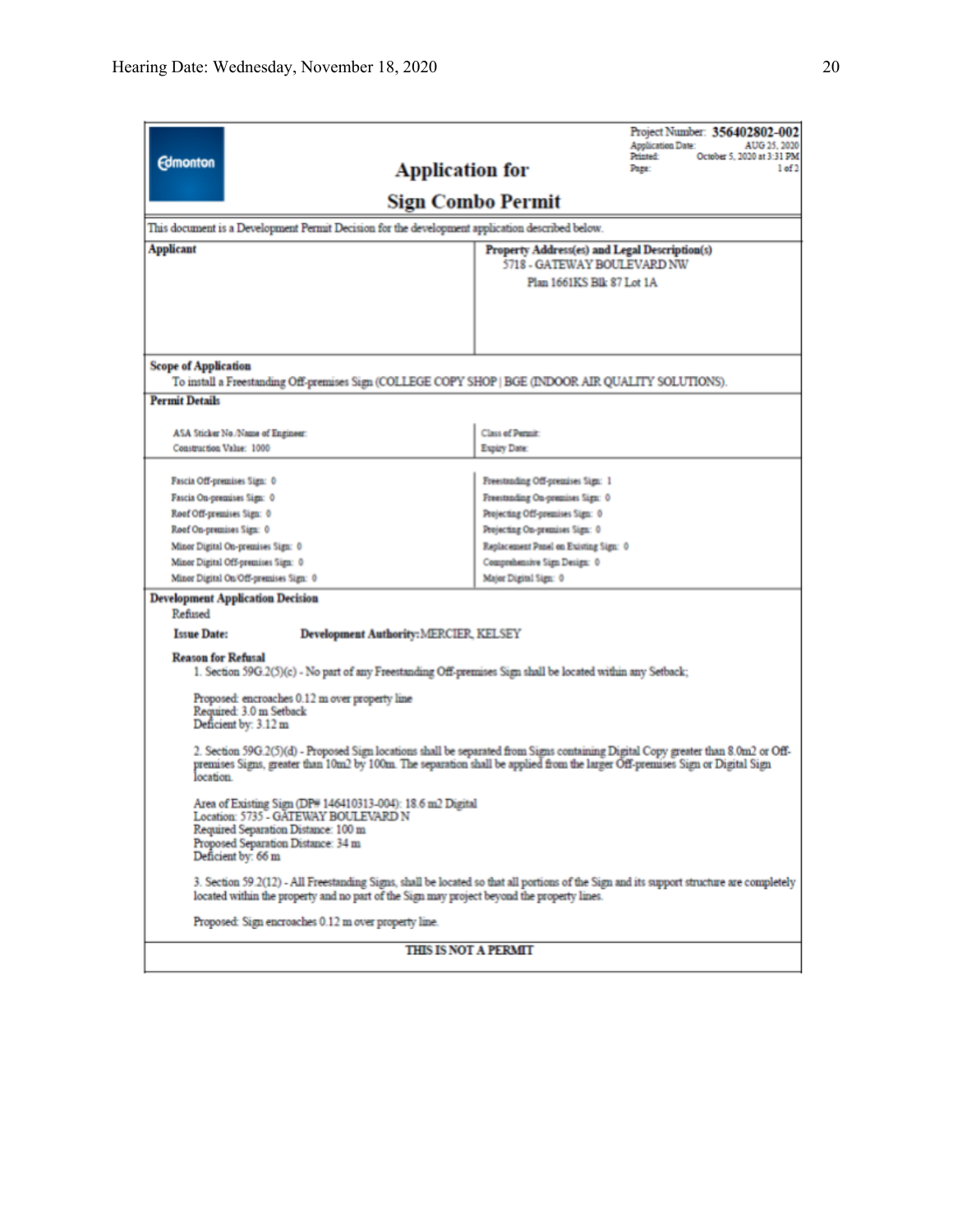| <b>Edmonton</b>                                                         |                   | <b>Application for</b> |          | Project Number: 356402802-002<br><b>Application Date:</b><br>AUG 25, 2020<br>Printed:<br>October 5, 2020 at 3:31 PM<br>$2$ of $2$<br>Page: |  |
|-------------------------------------------------------------------------|-------------------|------------------------|----------|--------------------------------------------------------------------------------------------------------------------------------------------|--|
| <b>Sign Combo Permit</b>                                                |                   |                        |          |                                                                                                                                            |  |
| <b>Rights of Appeal</b><br>through 689 of the Municipal Government Act. |                   |                        |          | The Applicant has the right of appeal within 21 days after the date on which the decision is made, as outlined in Section 683              |  |
| Fees                                                                    |                   |                        |          |                                                                                                                                            |  |
|                                                                         | <b>Fee Amount</b> | <b>Amount Paid</b>     | Receipt# | <b>Date Paid</b>                                                                                                                           |  |
| Sign Building Permit Fee                                                | \$161.00          | \$161.00               | 06708998 | Sep 03, 2020                                                                                                                               |  |
| Sign Development Application Fee                                        | \$287.00          | \$287.00               | 06708998 | Sep 03, 2020                                                                                                                               |  |
| Safety Codes Fee                                                        | \$6.44            | \$6.44                 | 06708998 | Sep 03, 2020                                                                                                                               |  |
| <b>Total GST Amount:</b>                                                | \$0.00            |                        |          |                                                                                                                                            |  |
| Totals for Permit:                                                      | \$454.44          | \$454.44               |          |                                                                                                                                            |  |
|                                                                         |                   |                        |          |                                                                                                                                            |  |
|                                                                         |                   | THIS IS NOT A PERMIT   |          |                                                                                                                                            |  |
|                                                                         |                   |                        |          |                                                                                                                                            |  |